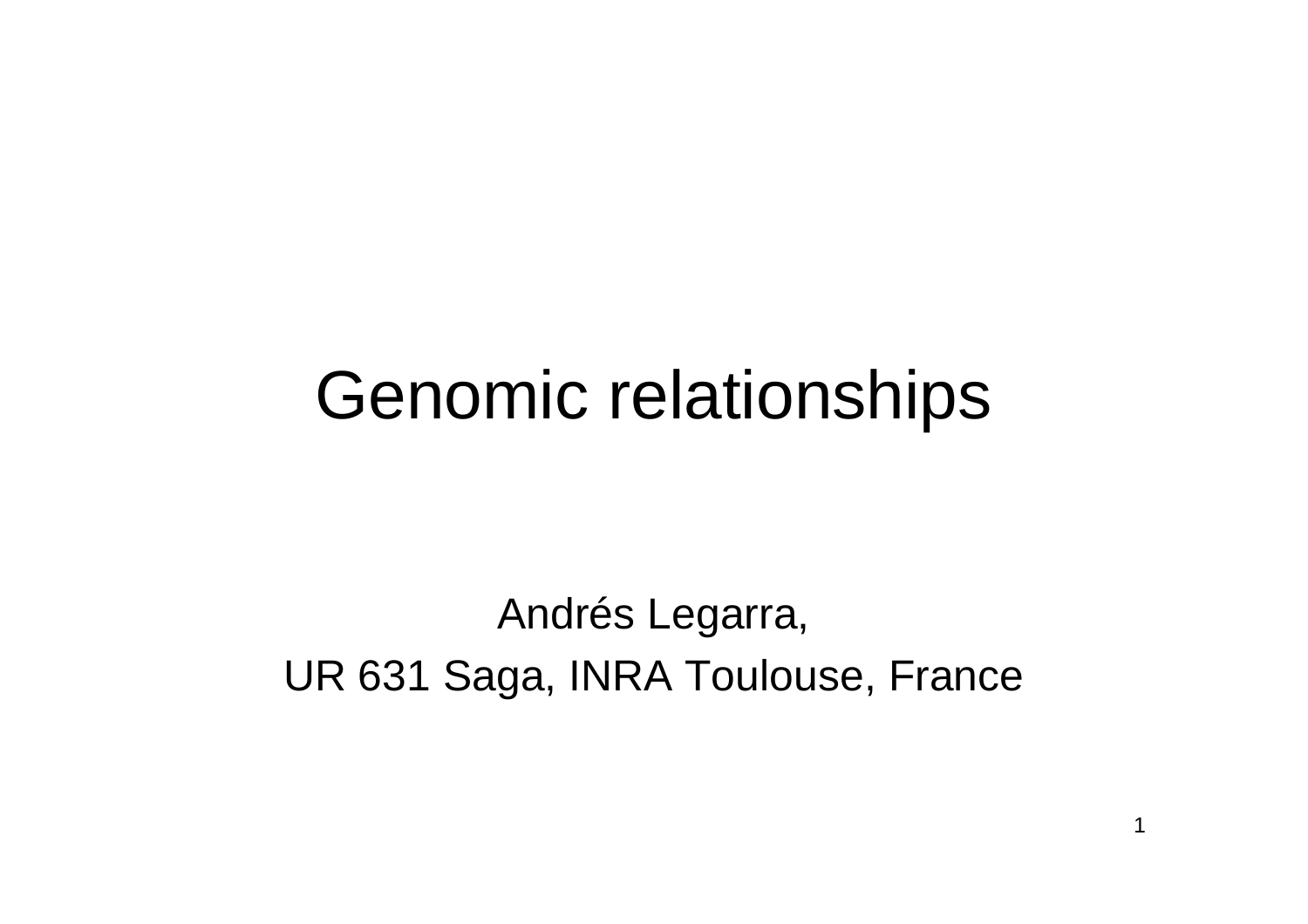### Acknowledgements

- $\bullet$ ANR projects Amasgen, Rules&Tools; Apisgene
- •Toulouse bioinformatics platform (bioinfo.genotoul.fr)
- $\bullet$  GENOMIA funding: www.poctefa.eu

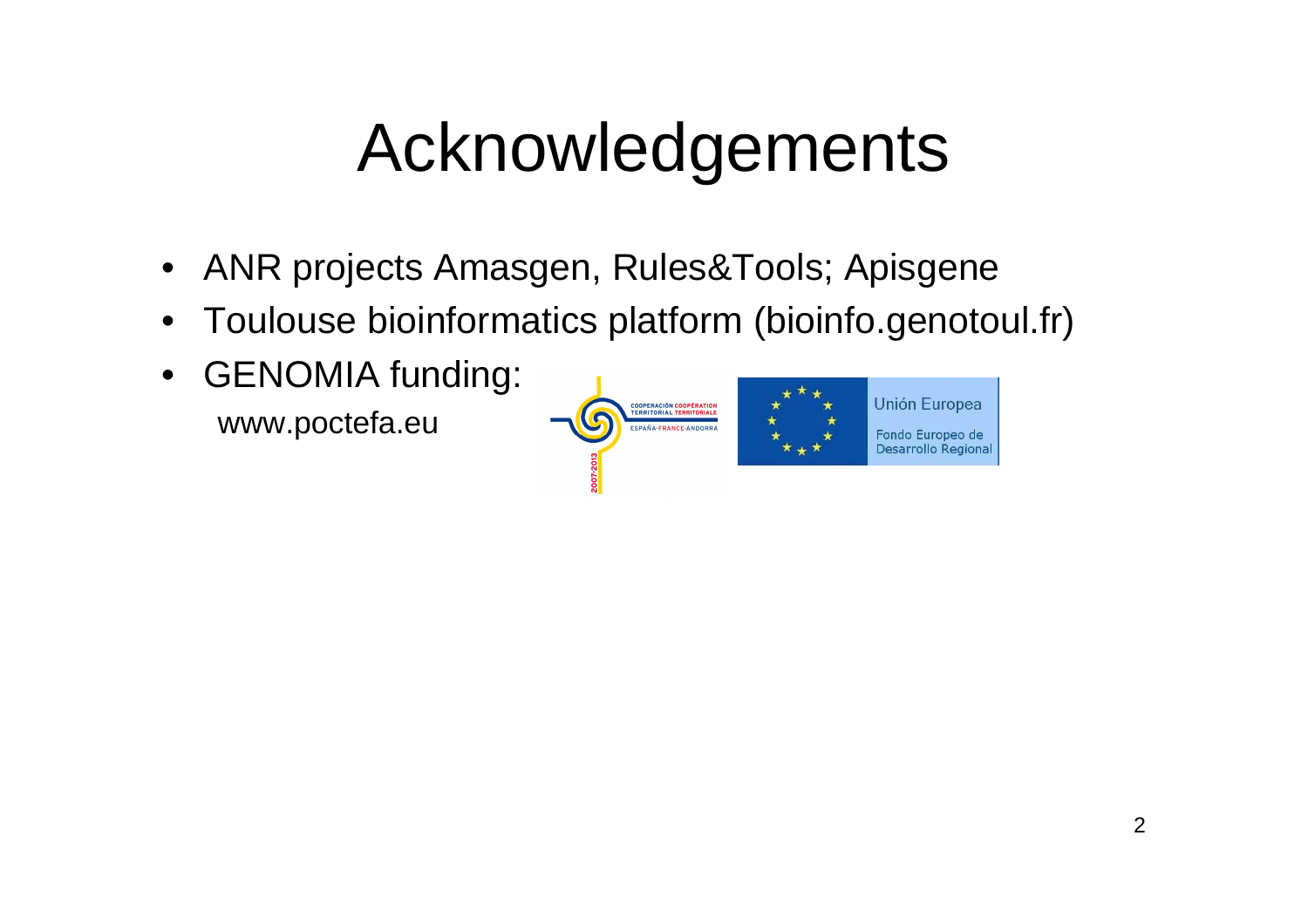- •Coancestry r<sub>xy</sub> (Malécot coefficent, coefficient de parenté ou d'apparenté) : probability that a randomly drawn gene from x isidentical by descent with a gene randomly drawn from y
- Inbreeding  $f_z$  (coefficient de consanguinité): the probability that the two genes in z descending from x and y are *identical by descent*. r<sub>xy</sub>  $=$   $f_{z}$ 
	- $-$  and  $r_{zz} = (1 + f_z)/2$
- Additive relationship: covariance between additive genetic values (u) of individuals x and y
	- Cov(u<sub>x</sub>,u<sub>y</sub>)=a<sub>xy</sub>σ<sup>2</sup><sub>u</sub>
	- Twice the coancestry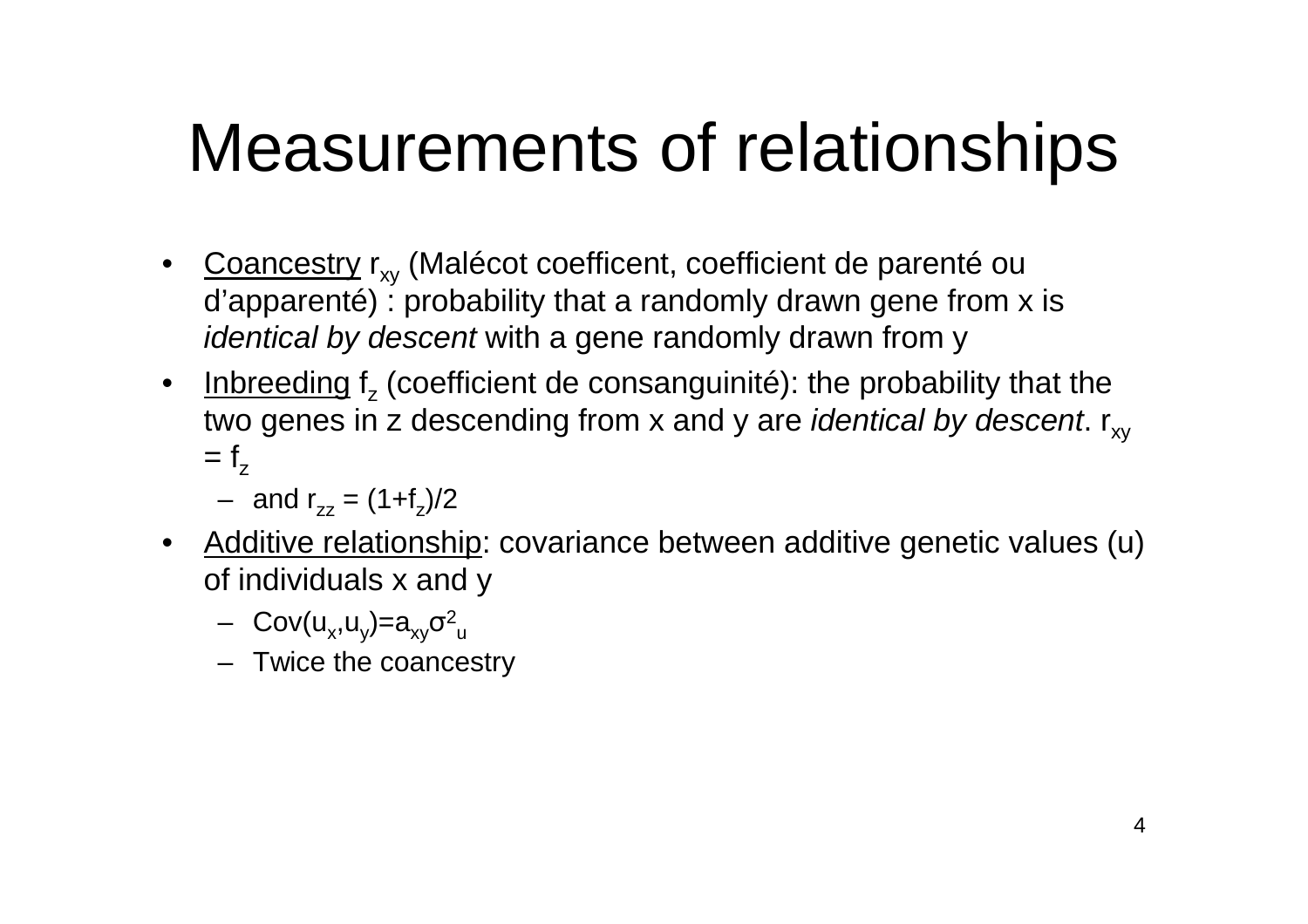- The additive or numerator relationship matrix $(a_{xy},$  numerator)
	- **Links of the Common** is *not* a matrix with probabilities
	- and the state of the but of 2  $*$  coancestries  $(r_{xy})$
	- – describes covariances between individuals due to additive variation
- Inbreeding and relationships
	- **Links of the Common**  are defined with respect to a base population (usuallyfounders)
	- and the state of the where an arbitrary relationship across individuals isdefined (usually 0).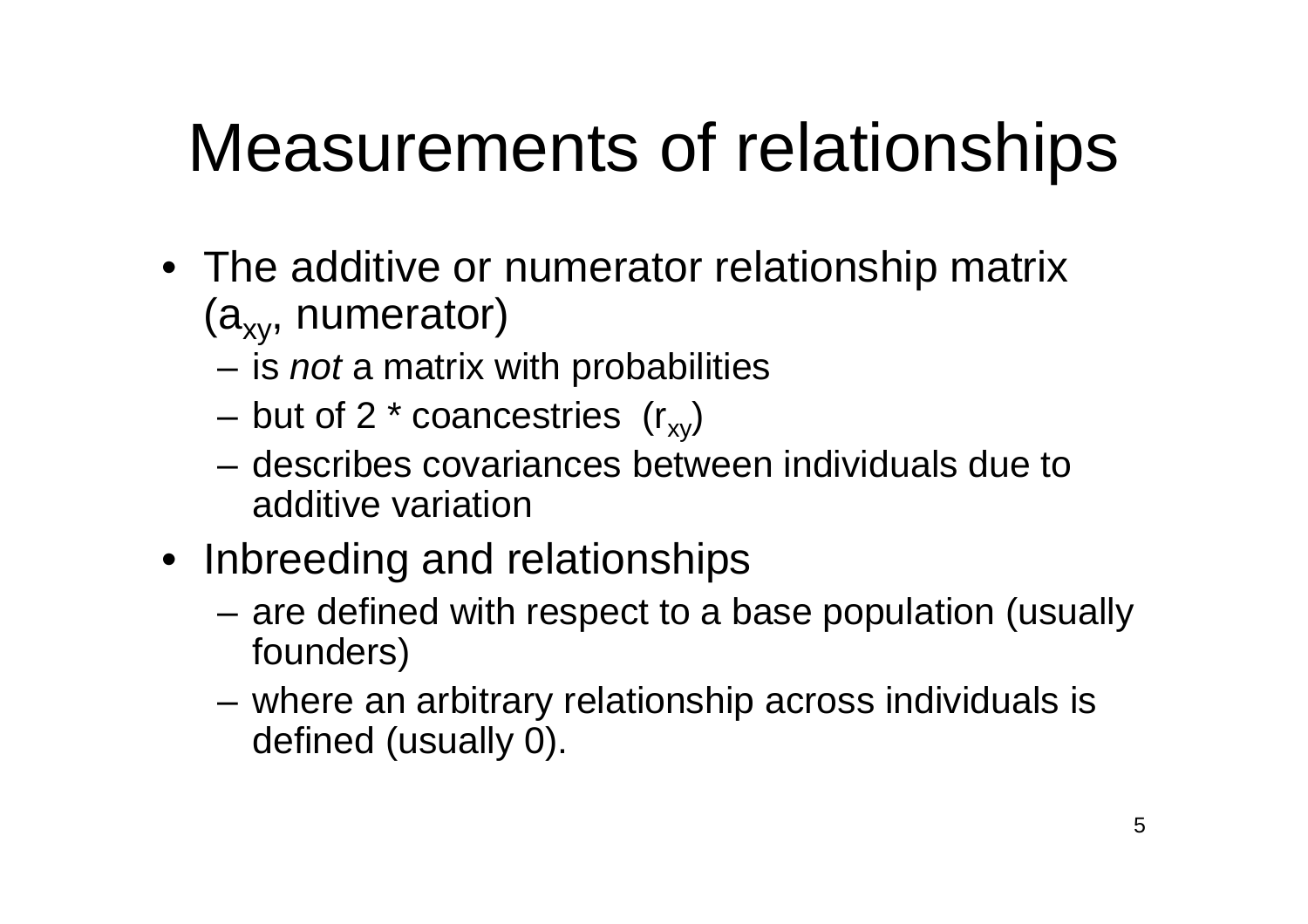- • Wright (and Cockerham later) was very open in his interpretation of F
	- F (=inbreeding, relationship) can be, depending on the context,
		- a correlation (and as such, it can be negative),
		- a variance component (positive),
		- a measure of the structure of populations ( $\mathsf{F}_{\text{st}}$ ) or
		- a relationship between individuals
- But in all cases, it measures the excess from Hardy-Weinberg equilibrium
	- mind, if mate animals *against* homozigosity inbreeding can be negative

|   |             | a           |
|---|-------------|-------------|
|   | $p^2 + Fpq$ | $ pq(1-F) $ |
| a | $pq(1-F)$   | $q^2 + Fpq$ |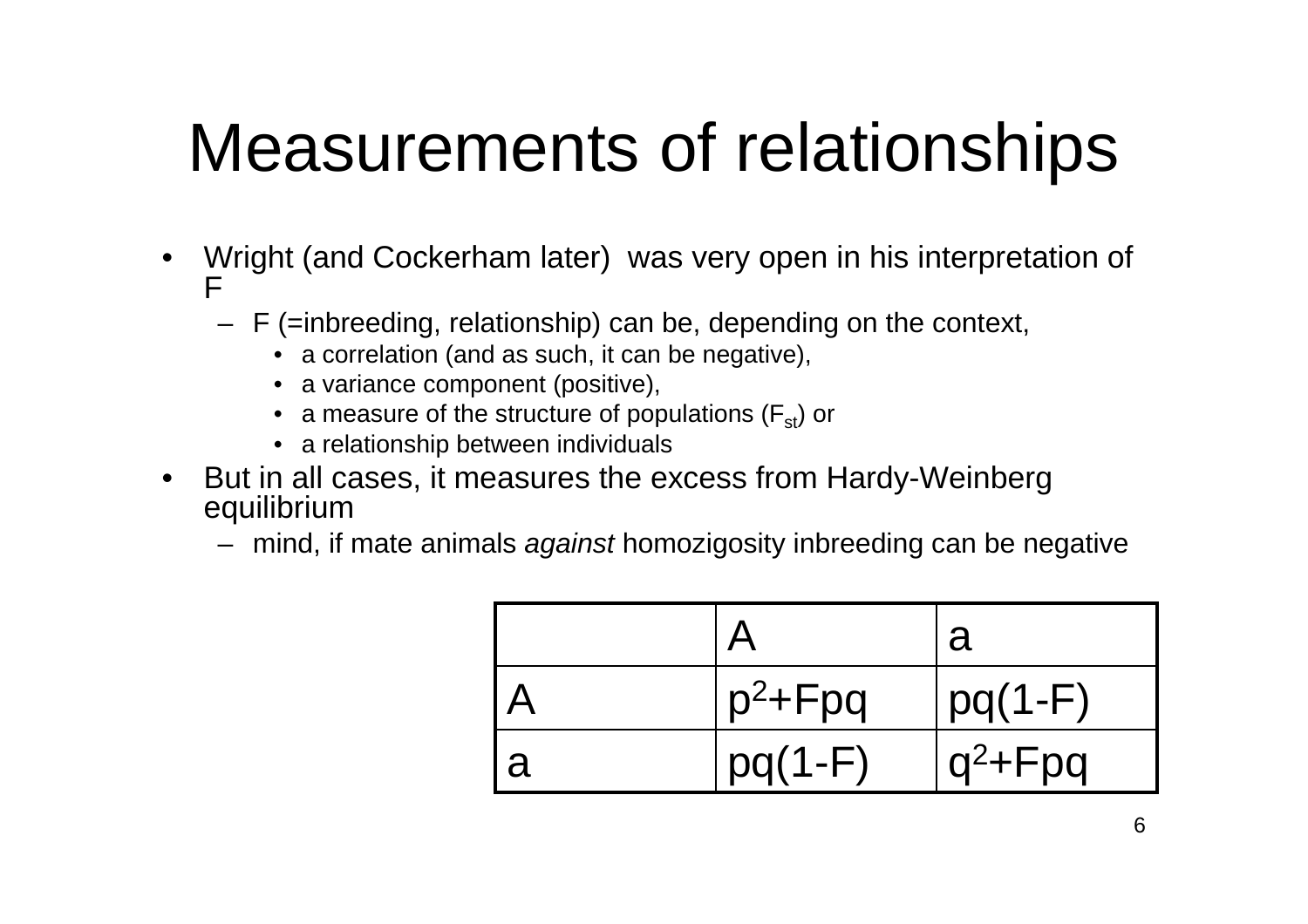- How do we conciliate negative « F »'s (inbreeding, whatever) with our**A** which has (positive) probabilities only?
- Remember: IBD is a proxy to the true (unknown) IBS at the gene
	- –Coancestry is usually positive as a byproduct of considering founders as unrelated
		- certainly this is false: founders are always related
	- **Links of the Company** But there is no need to *impose* coancestry to be positive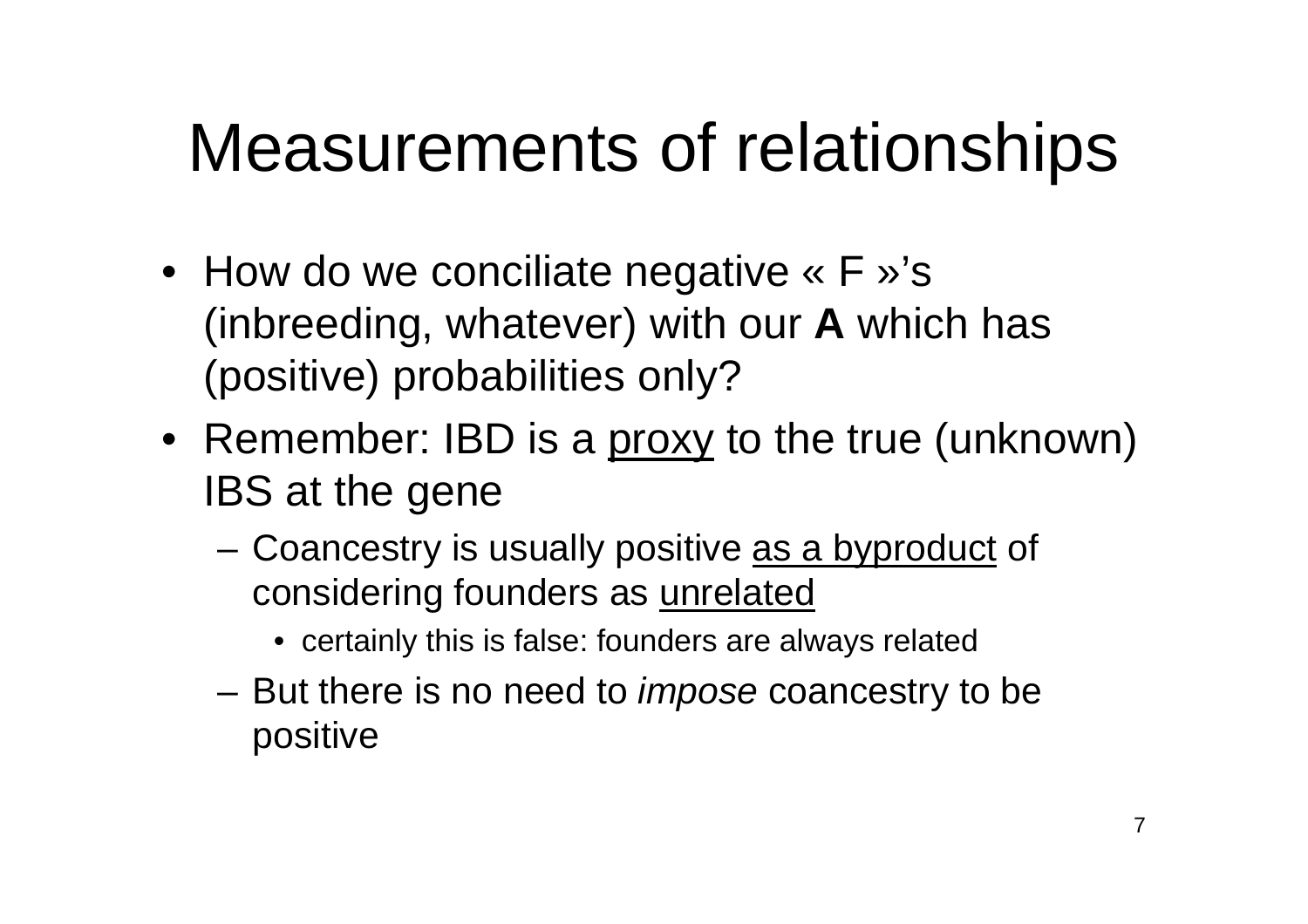## Molecular relationships

- In conservation genetics, molecular markers have often been used to estimaterelationships
	- and the state of the state Either estimates of  $r_{xy}$ , or estimates of « the most likely relation » (son-daughter, cousins, whatever)
	- and the state of the state Not very accurate
	- –e.g. Ritland, 1996



• Some formulae pop out in later works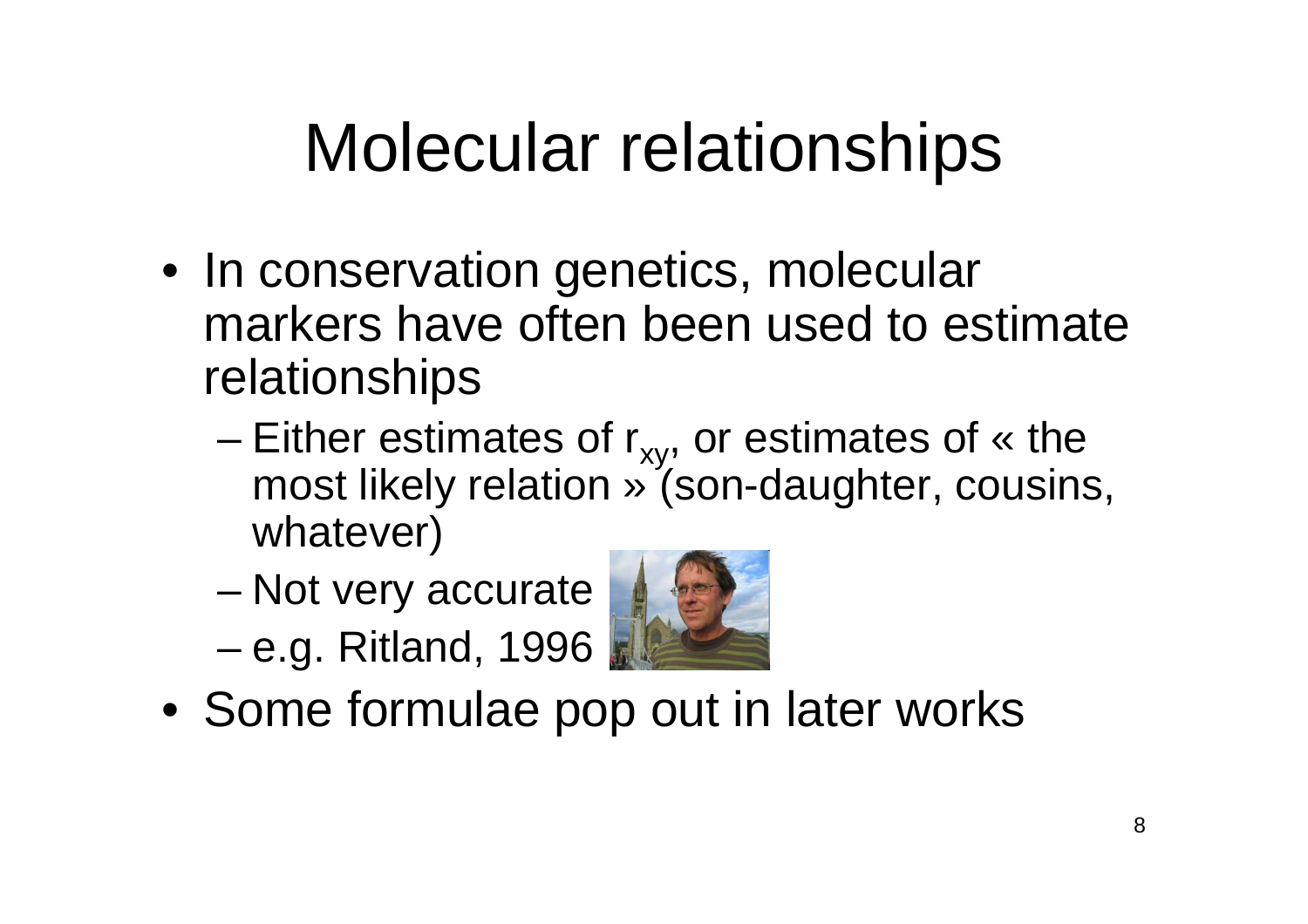### genomic relationships

- Two ways of deriving the genomic relationshipmatrix
	- and the state of the The first is an extension of BLUP\_SNP
		- SNP have effects
		- Individuals are similar because they share SNP effects
	- **Links of the Company**  SNPs give clues on « family » relationships
		- i.e., two individuals sharing lots of genotypes at SNPs are likely because they belong to the same family
		- We estimate a relationship that is more accurate than theone estimated by genealogy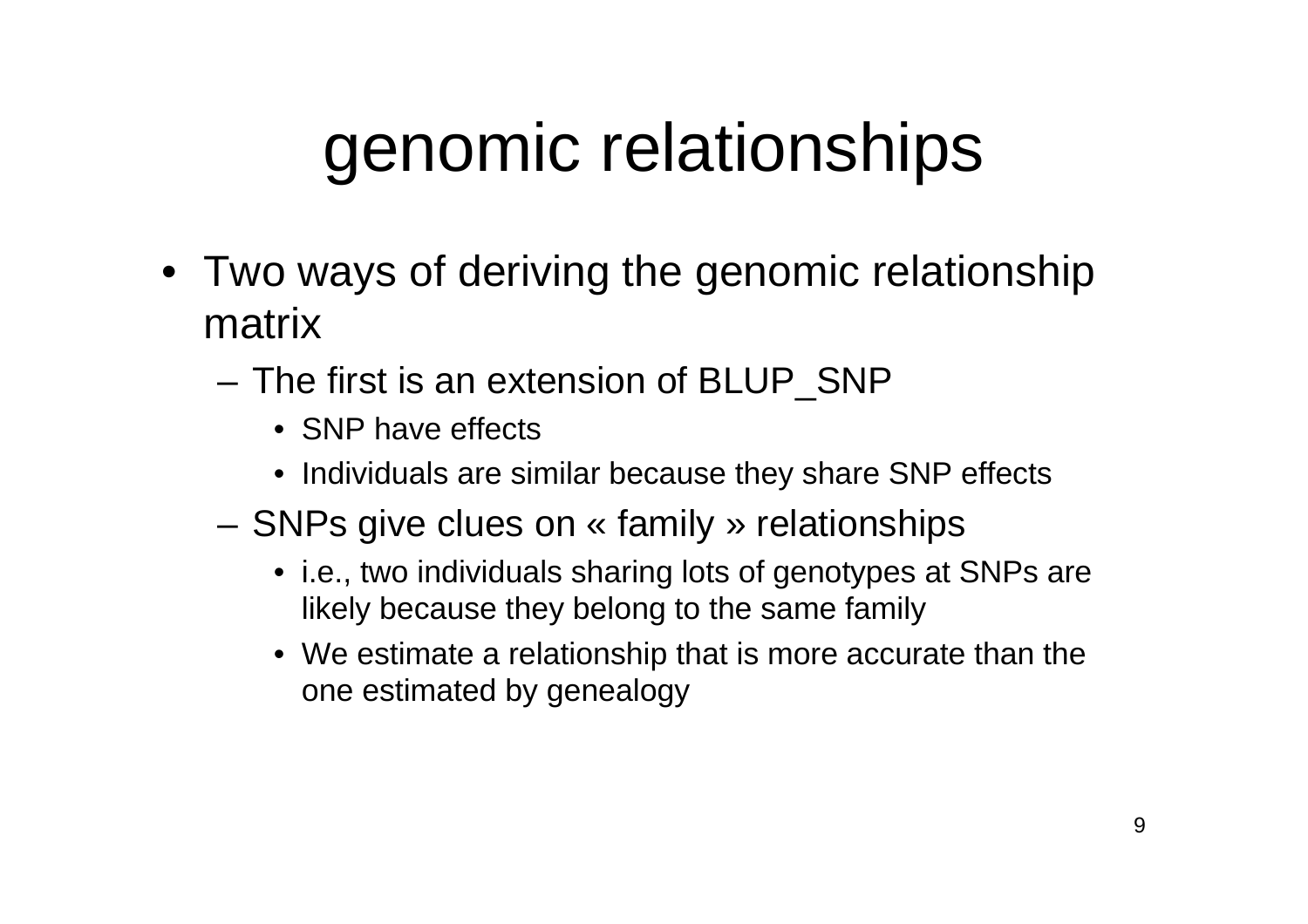# The genomic relationship matrix

VanRaden, 2007, 2008

• Assume **g** = **Za**

(genetic value = sum of SNP effects).

- If we assume Var(**a**)=**I**σ2 a $_{\sf a}$  , it follows from theory that
	- – Var(**g**)=**ZZ'**σ2 a
		- This is the covariance matrix of **g**, individual genetic values (or BVs)

Using centered

coding !

- –This is not very informative because  $\sigma^2$  us (it is just the variance of SNP effects) $\mathbf{a}_{\mathbf{a}}^2$  has no interpretation for
- – And also, we would like the covariance of individuals to look like a relationship matrix (~1 in the diagonal and not something that depends on the number of SNPs)
- –Also, there is an issue with**Z** (which coding should I use?)

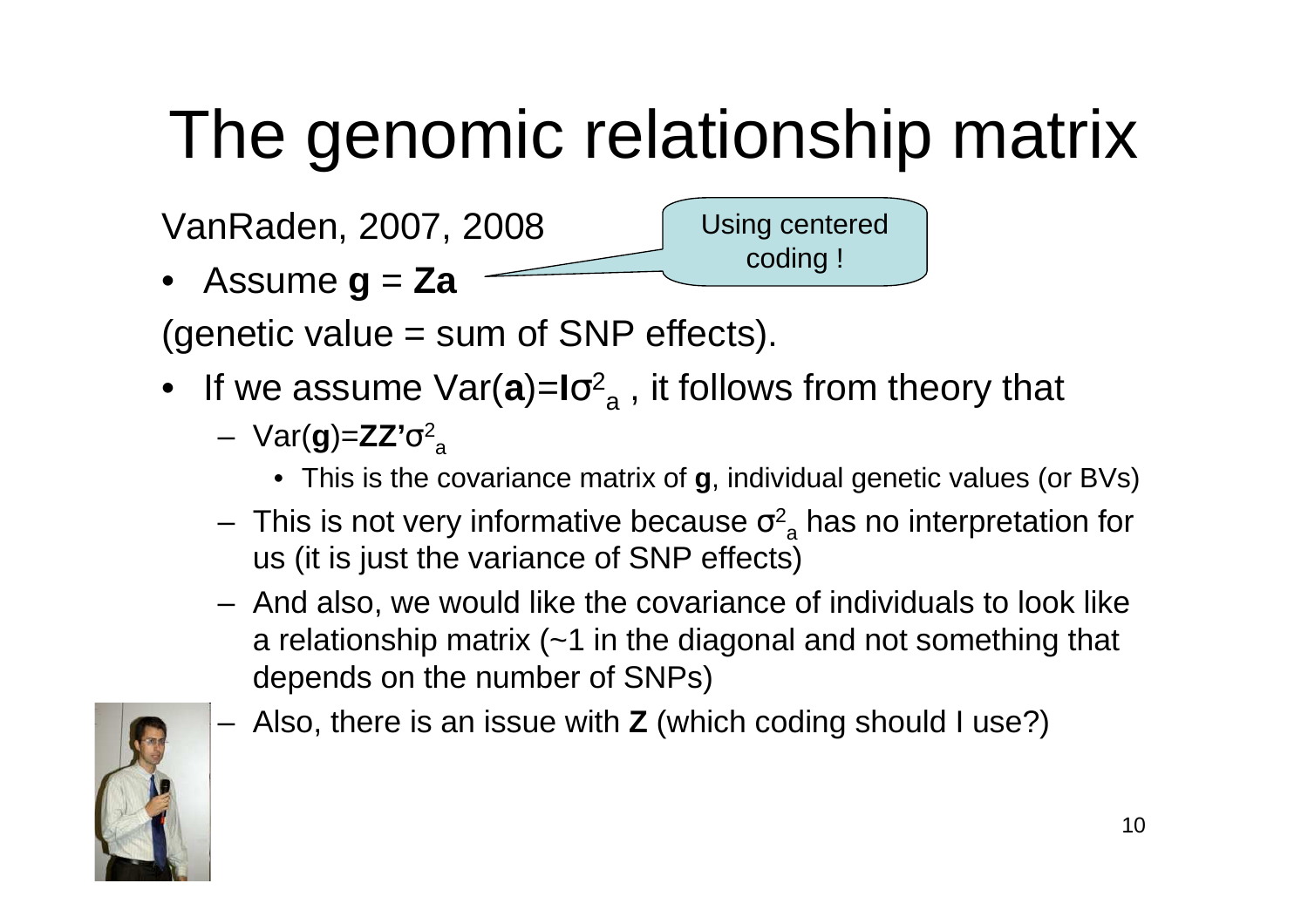## Centering Z

- value of « 1 » allele = -p  $a_i$
- value of « 2 » allele =  $(1-p_i)$   $a_{i,j}$  where  $a_i$  is the effect of the SNP at that locus, and  $p_i$  is the frequence of the allele 2
- Thus results in centered **<sup>Z</sup>** matrix (E(**Za**)=0 for any **<sup>a</sup>**)
- e.g. the sum of each column of **Z** is <sup>0</sup>

$$
- 8 11 \times -2p_i
$$

$$
- \cdot 12 \cdot 12 = 1-2p_i
$$

- **Links of the Company** « 22 » = 2-2 $p_i$
- i.e. we <u>force</u> the average BV to be 0.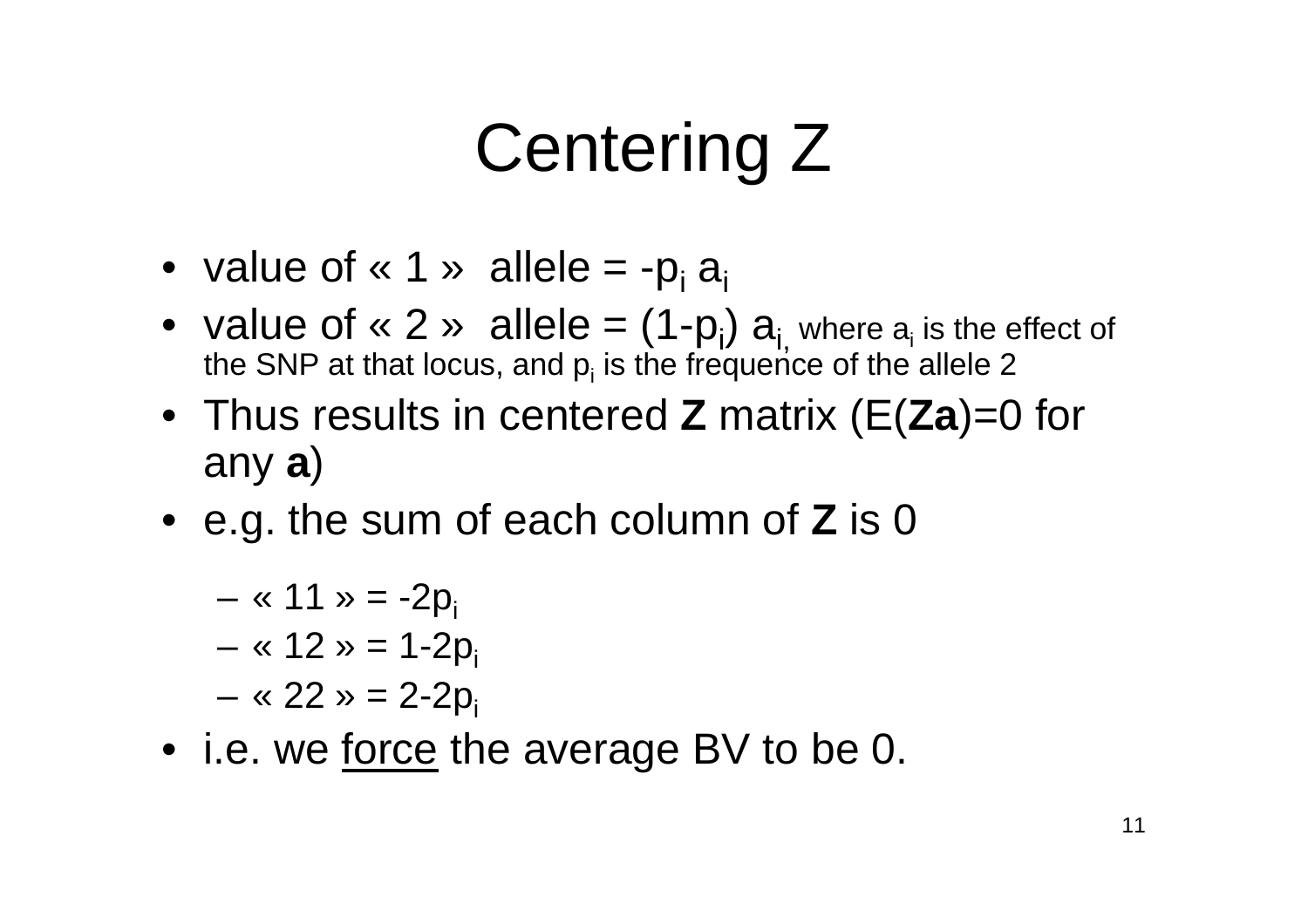# Variance of the genetic values

Gianola et al., 2009 (Genetics)

- • Suppose a population in Hardy-Weinberg, Linkage Equilibrium
	- The variance of the genetic values of the pool of individuals that formthis population is  $\sigma^2$ u
- $\bullet$  If SNP effects are drawn from a distribution with Var(**a**)=**I**σ2a

• Then 
$$
\sigma_u^2 = 2 \sum_{all SNPs} p_i (1 - p_i) \sigma_a^2
$$

- $\bullet$  Remember, this is an approximation because HW, LE do not always hold
	- For instance if the population is a cross of two lines

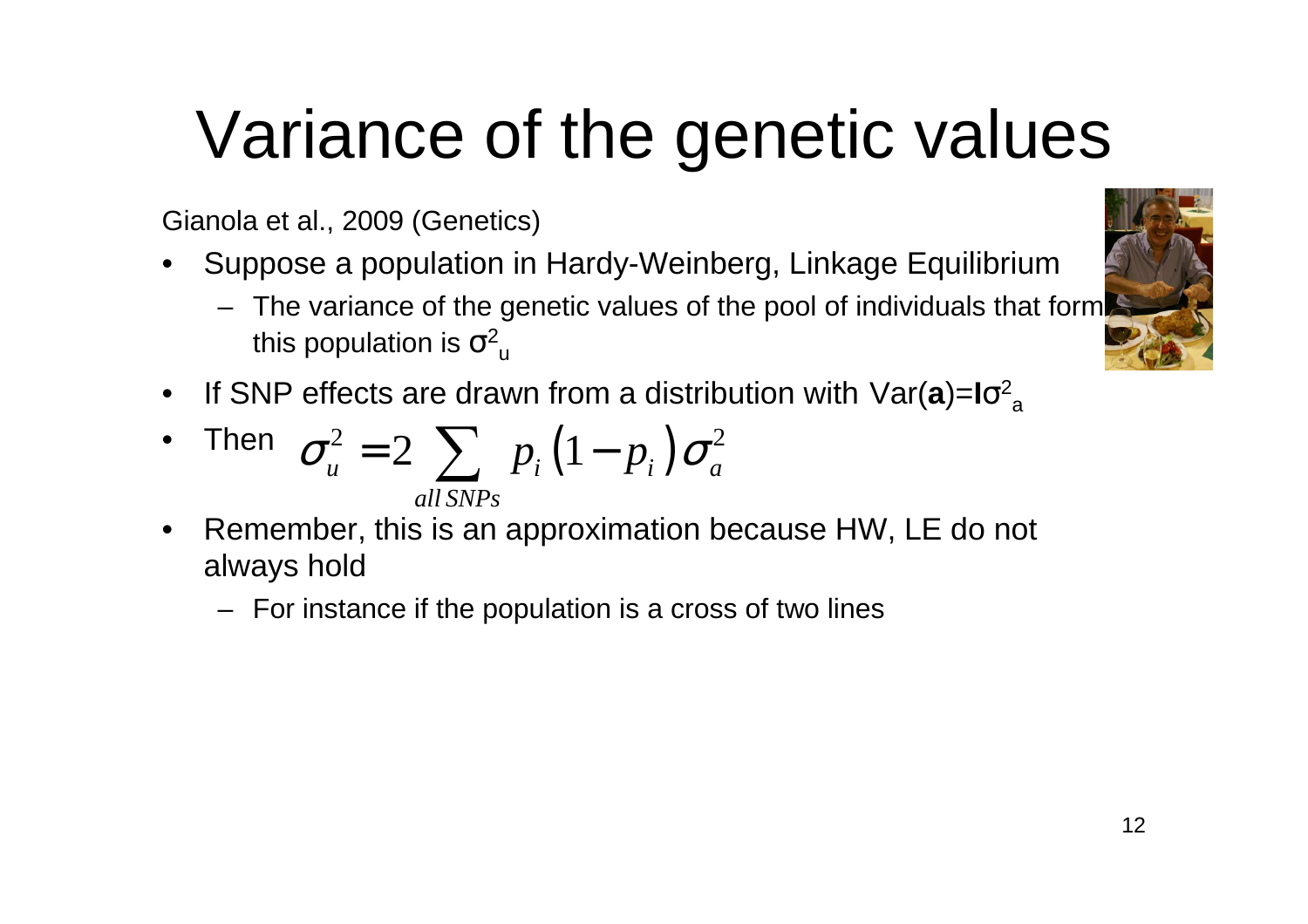# The genomic relationship matrix

- • We want to transform
	- Var(**g**)=**ZZ'**σ2 a into
	- Var(**g**)=**G**σ2 u
	- $\sim$   $\sim$   $\sim$  $-$  where  $\sigma^2_{\;\;u}$  is the genetic variance of the population
- $\bullet$ One way is to use  $G = \mathbb{Z}\mathbb{Z}' / 2 \sum_{all SNPs} p_i (1 - p_i)$ *all SNPs*

in this case we assume 
$$
\sigma_u^2 = 2 \sum_{all \text{ }SNPs} p_i (1 - p_i) \sigma_a^2
$$

- And we have « declared » a base population with average 0, allelic frequencies *p* and « <u>genomic</u> » genetic variance σ<sup>2</sup> u
- Usually this**G** is compatible with pedigree (as in the Single Step) but it won't be so for extreme cases (too much drift, strongselection, crosses)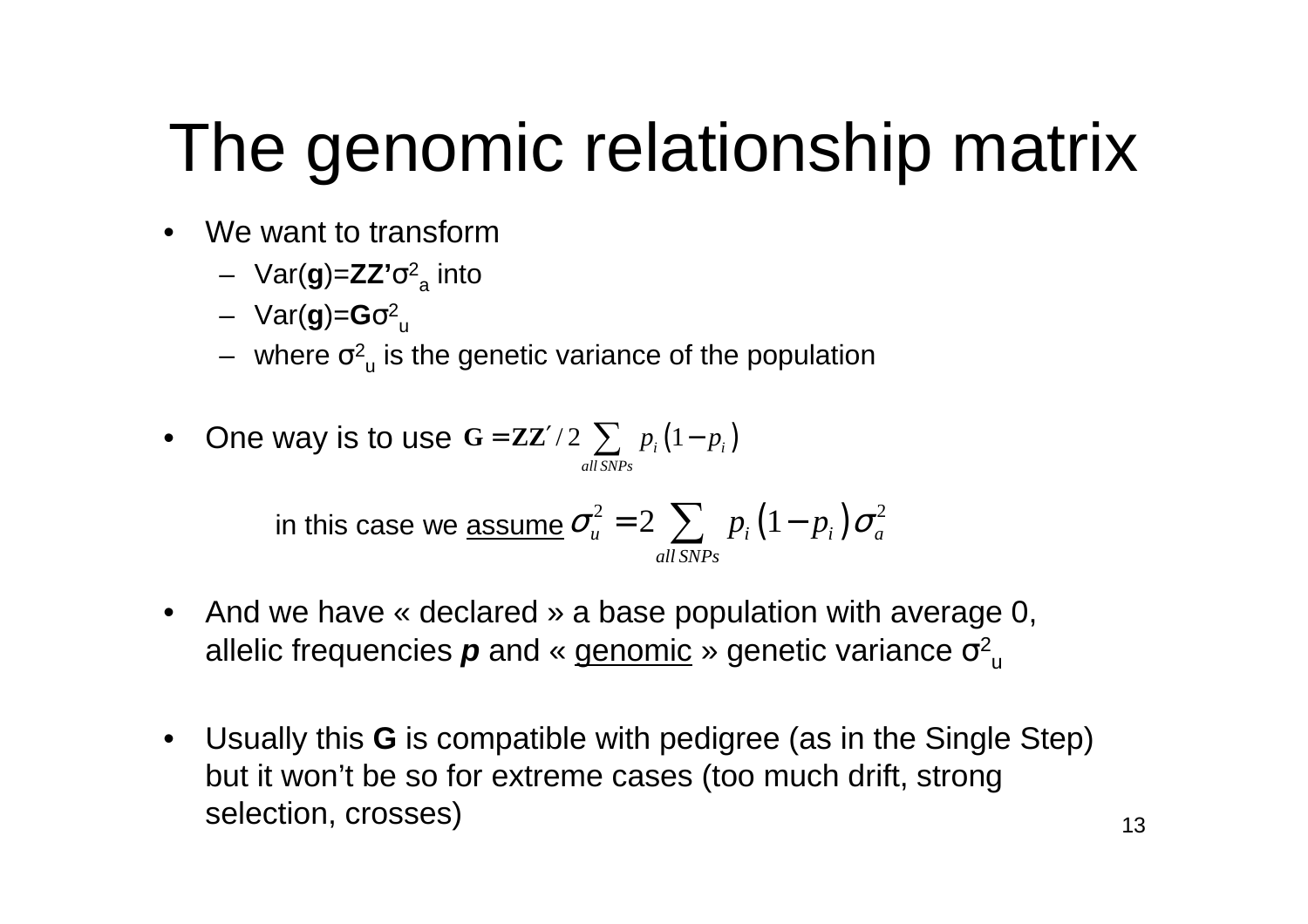### The genomic relationship matrix

- Different weights by SNP can be given by using Var(**a**)=**D** where**D** is a matrix with different variances (weights) for each SNP.
- Thus

**Links of the Company**  $Var(g)=ZDZ' = G\sigma^2$ u

- These weights can be obtained by anothermethod (Bayesian Lasso, BayesB: Zhang et al., 2010, Legarra et al., 2011)
- In this case one should use2 $G = \mathbf{Z}\mathbf{D}\mathbf{Z}'/\sigma_u^2$ ′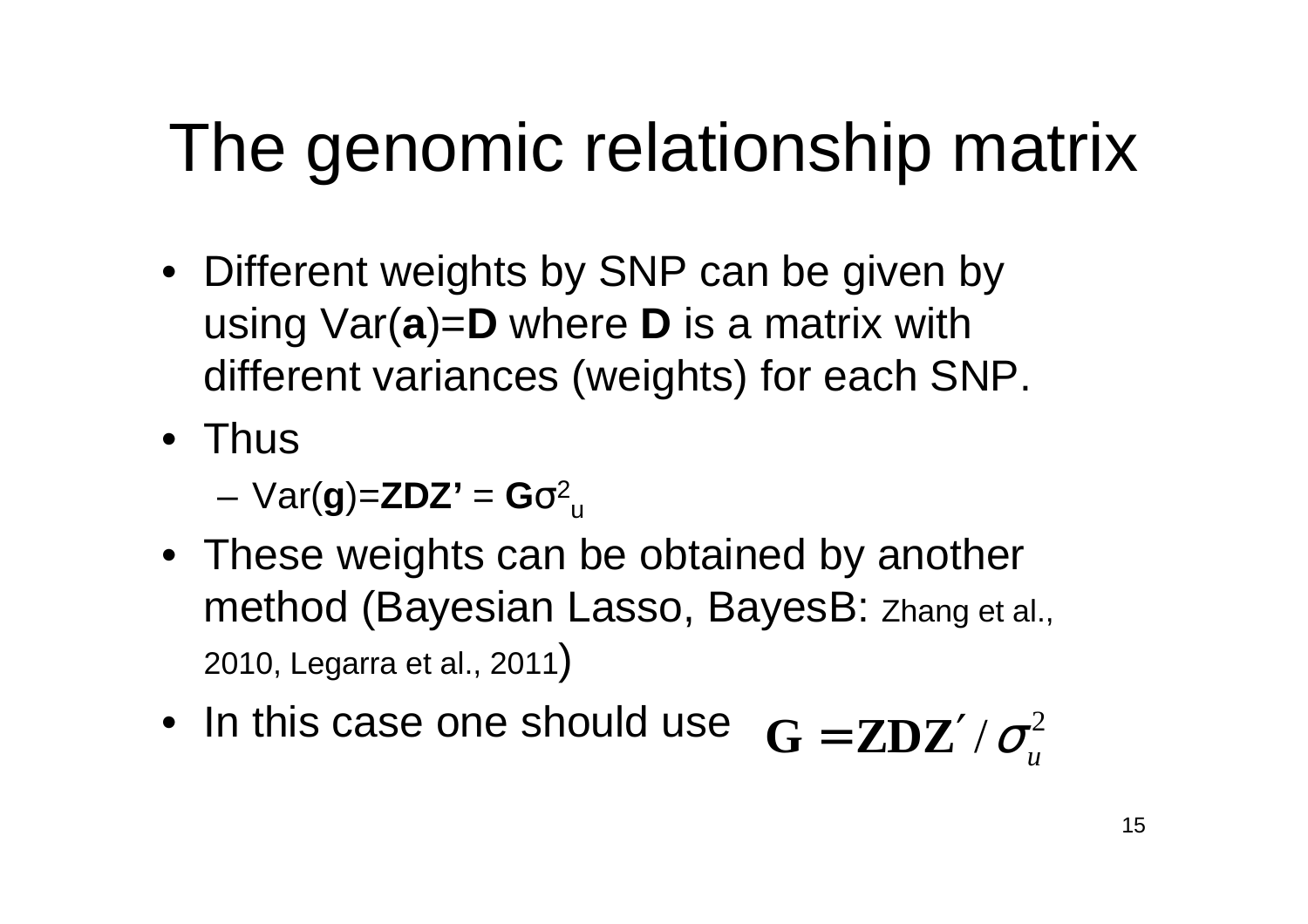## Some properties of **G**

- In H-W, Linkage equilibrium
	- **Links of the Company** Average of Diag(**G**) = 1
	- –Average off-diagonal(**G**) =0
	- **Links of the Company**  Average genetic value of genotyped individuals =0
	- – This corresponds to the definitionof base population
- With average inbreeding F

**Links of the Company** Average of Diag(**G**) = 1+F

$$
\mathbf{G} = \mathbf{ZZ'} / 2 \sum_{all \text{ SNPs}} p_i (1 - p_i)
$$

|                             | Aa | aa          |
|-----------------------------|----|-------------|
| freq $ q^2 + pqF $ 2pq(1-F) |    | $p^2$ + pqF |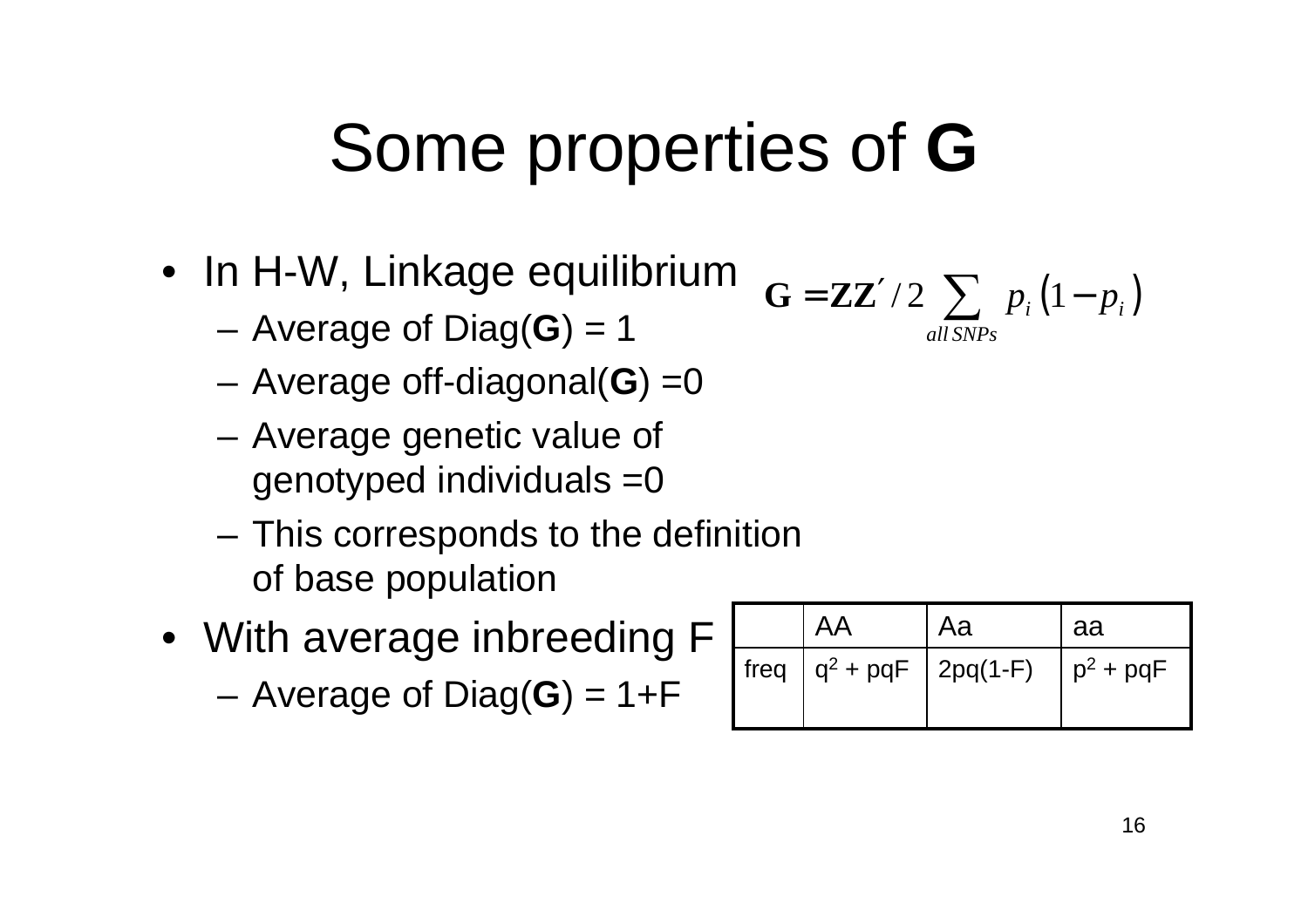#### Average genetic value=0

Let matrix Z be composed of  $\mathbf{Z} = (\mathbf{z}_1, \mathbf{z}_2, \cdots, \mathbf{z}_n)$  columns. Each  $\mathbf{z}_i$ column has  $2(1-p_i)$  occurrences of allele 1 (with effect  $-p_i a_i$ ) and  $2p_i$  of allele 2 (with effect  $(1-p_i)a_i$ ); therefore, the sum of  $z_ia_i$  cancels out for any column.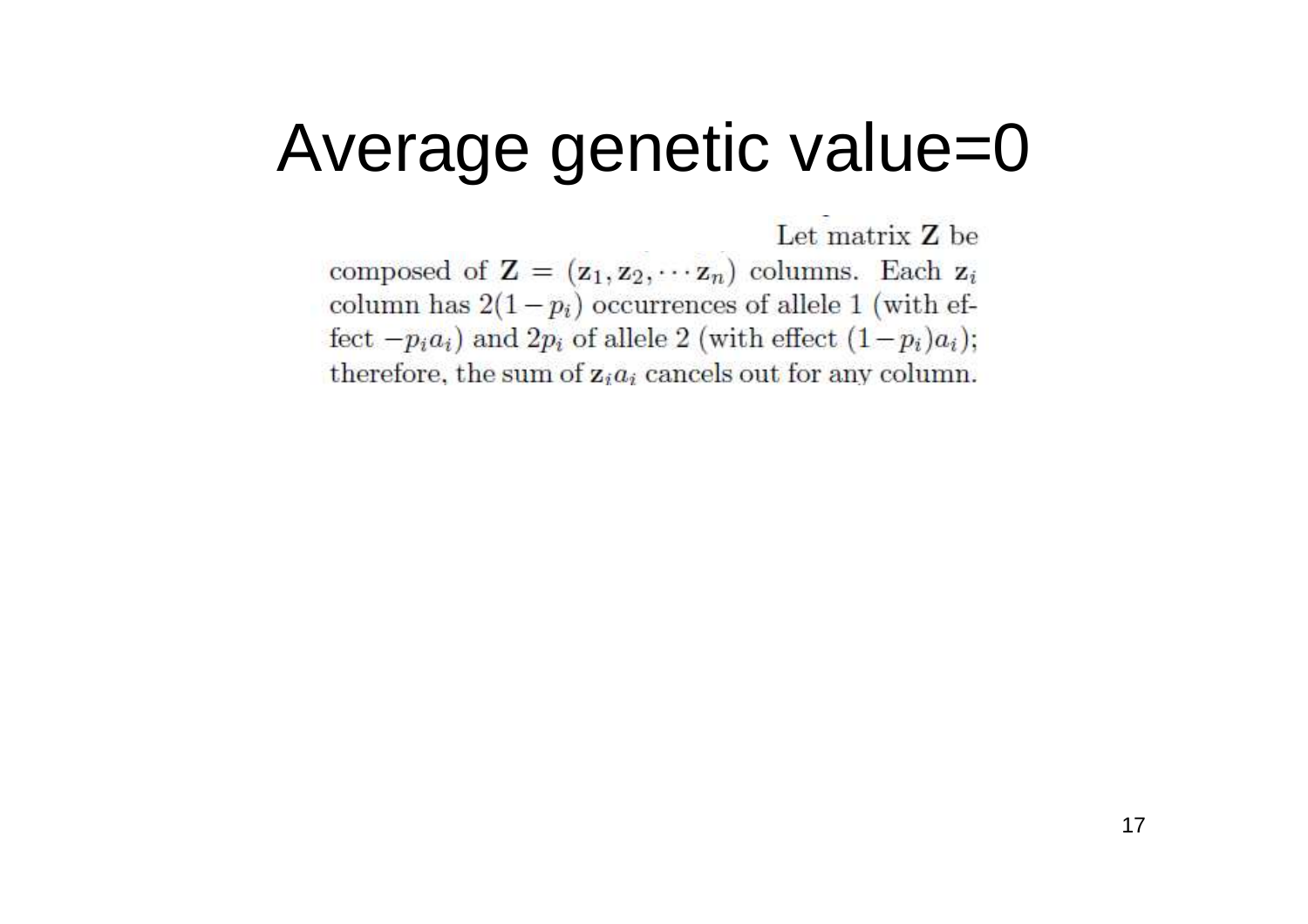#### Average off-diagonal=0

Also, in case of LE, terms out of the diagonal of  $Z'Z$  are null, for the following. These are the crossproducts of covariables associated with loci i and  $j$ . In LE, these crossproducts occur with frequency  $(1-p_i)(1-p_j)$  for the co-occurrence of alleles "1" in *i* and "1" in *j*,  $(p_i)(1 - p_j)$  for "2" and "1", and so on. Then, by summing in order genotypes at respective loci i and j "1" and "1", "1" and "2", "2" and "1", and "2" and "2", weighted by the respective frequencies:

$$
\mathbf{z}'_i \mathbf{z}_j = (1 - p_i)(1 - p_j)(-p_i)(-p_j) +
$$
  
\n
$$
(p_i)(1 - p_j)(1 - p_i)(-p_j) +
$$
  
\n
$$
(1 - p_i)(p_j)(-p_i)(1 - p_j) +
$$
  
\n
$$
(p_i)(p_j)(1 - p_i)(1 - p_j) = 0
$$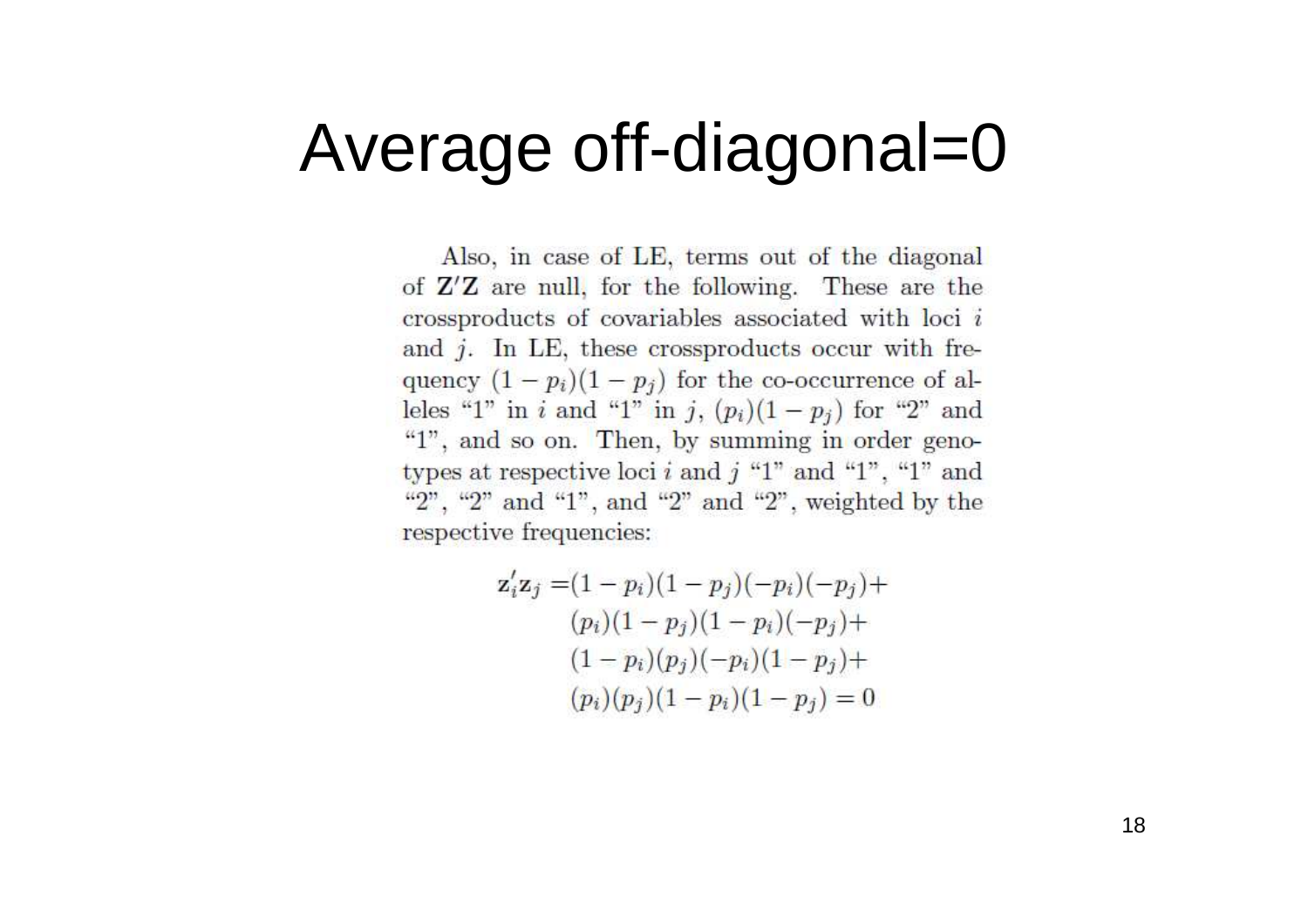### Not positive definite

- Strandén & Christensen (2011) showed that **G** constructed with « centered » coding is not **constructed with « centered » coding is not** positive definite (has no inverse)
- We could use BLUP equations with noninverted**G** (Henderson, 1984)
- Instead, we use $\mathbf{G} = 0.99 \frac{1}{2 \sum p_i (1 - p_i)} + 0.01$ ′ $= 0.99 \frac{1}{2} \sqrt{\frac{n(1-n)}{n-1}}$ ∑ $G = 0.99 \frac{ZZ'}{2\sum p_i (1-p_i)} + 0.01A$

or something similar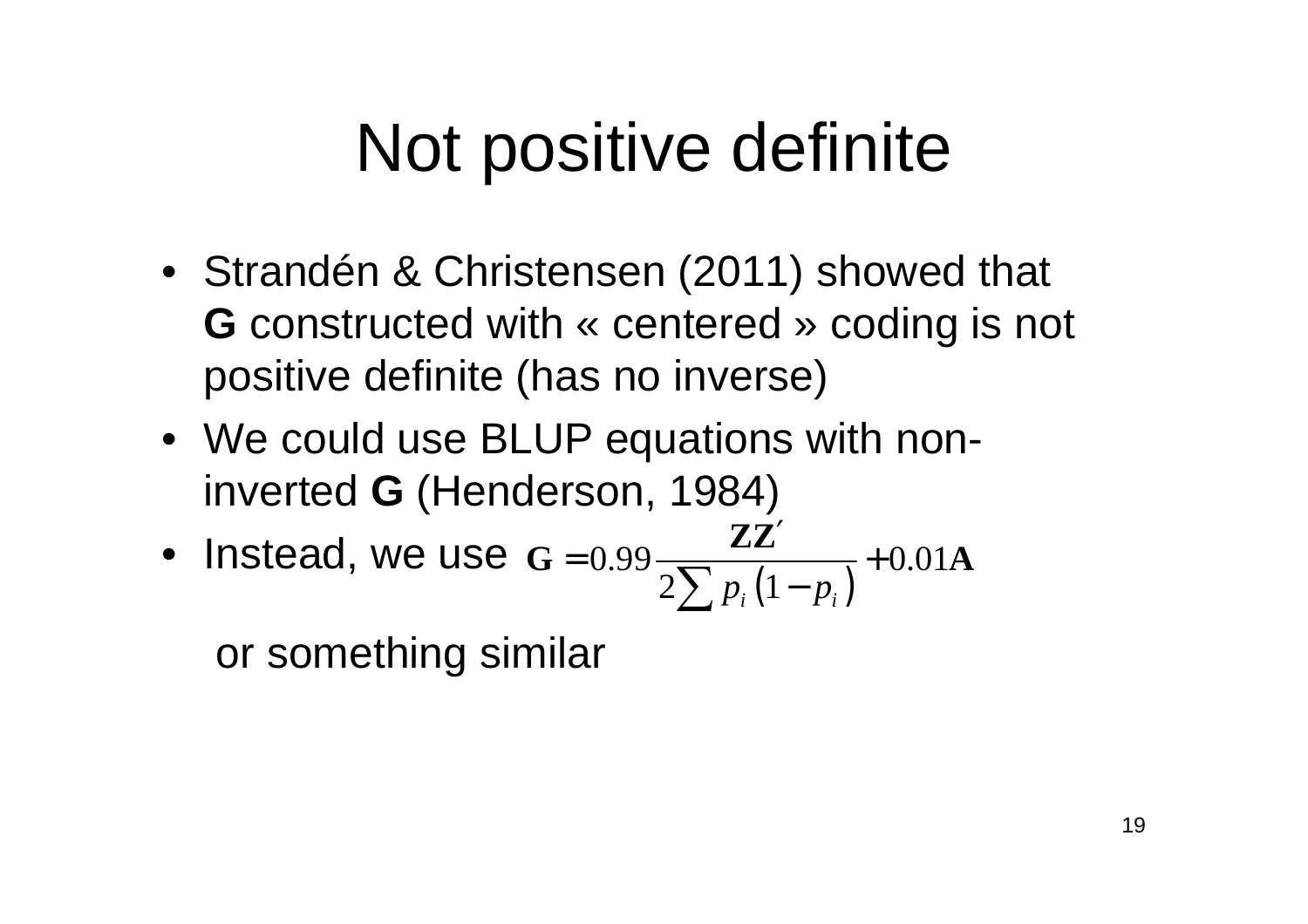#### Take-home message 1

- By defining a genomic relationship matrix, we define a genetic base
	- and the state of the state All inference will refer to this genetic base.
	- – For instance, reliabilities computed frominverse of the MME will be different depending on the assumed  $\rho$ 's.
	- and the state of the state It seems that  $\kappa$  observed  $\nu$  p's (or even better,  $\rho$ 's at the base population) are a good reference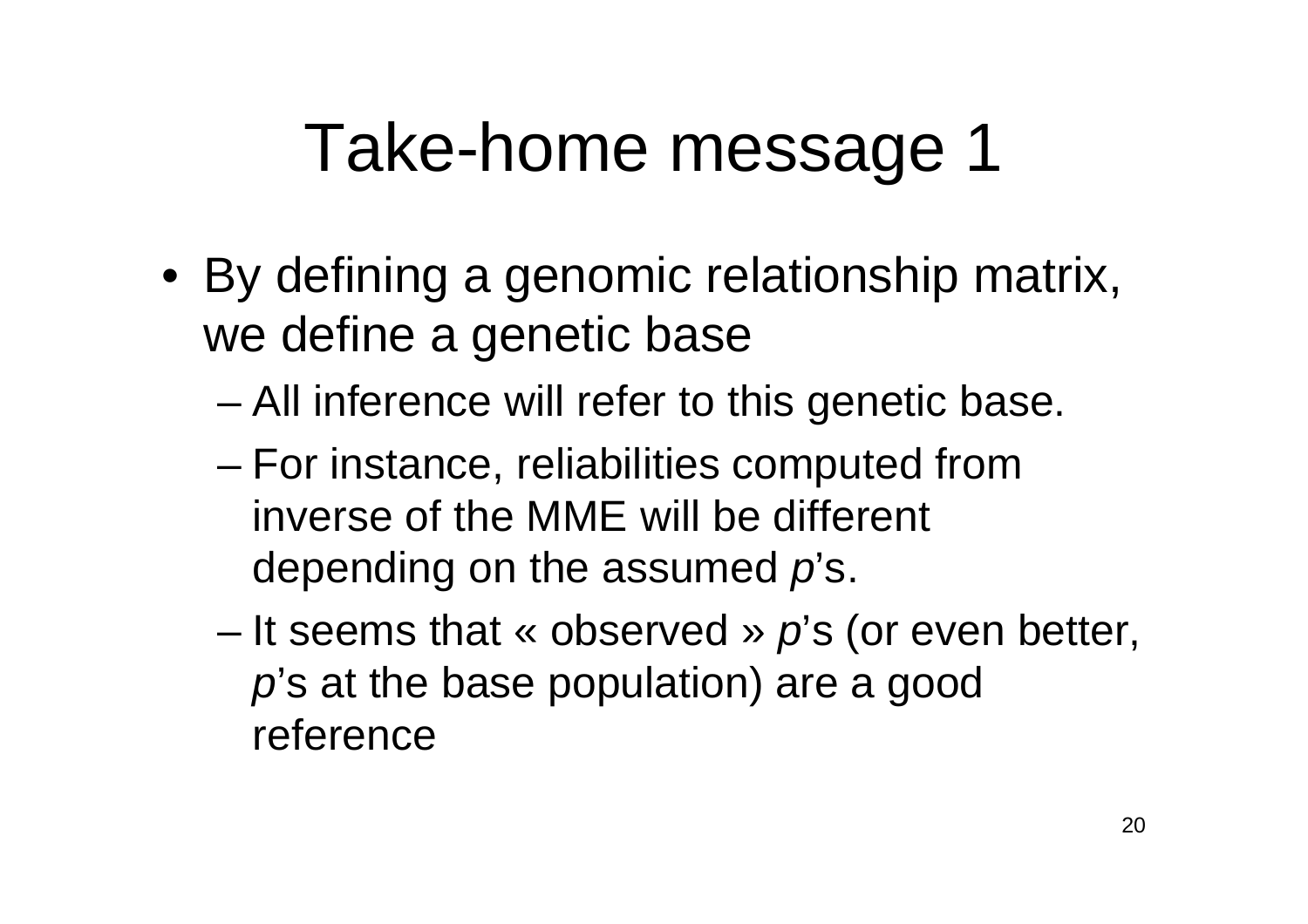- GBLUP is a « BLUP » constructed with **<sup>G</sup>** so defined
	- –Sustitute **<sup>A</sup>** for **<sup>G</sup>**

$$
\begin{bmatrix} \mathbf{X}'\mathbf{R}^{-1}\mathbf{X} & \mathbf{X}'\mathbf{R}^{-1}\mathbf{W} \\ \mathbf{W}'\mathbf{R}^{-1}\mathbf{X} & \mathbf{W}'\mathbf{R}^{-1}\mathbf{W} + \mathbf{G}\sigma_u^{-2} \end{bmatrix} \begin{bmatrix} \hat{\mathbf{b}} \\ \hat{\mathbf{g}} \end{bmatrix} = \begin{bmatrix} \mathbf{X}'\mathbf{R}^{-1}\mathbf{y} \\ \mathbf{W}'\mathbf{R}^{-1}\mathbf{y} \end{bmatrix}
$$

$$
\mathbf{G} = \frac{\mathbf{ZZ}'}{2\sum p_i (1-p_i)}
$$

• As in regular BLUP, we can include animals withgenotype but without phenotype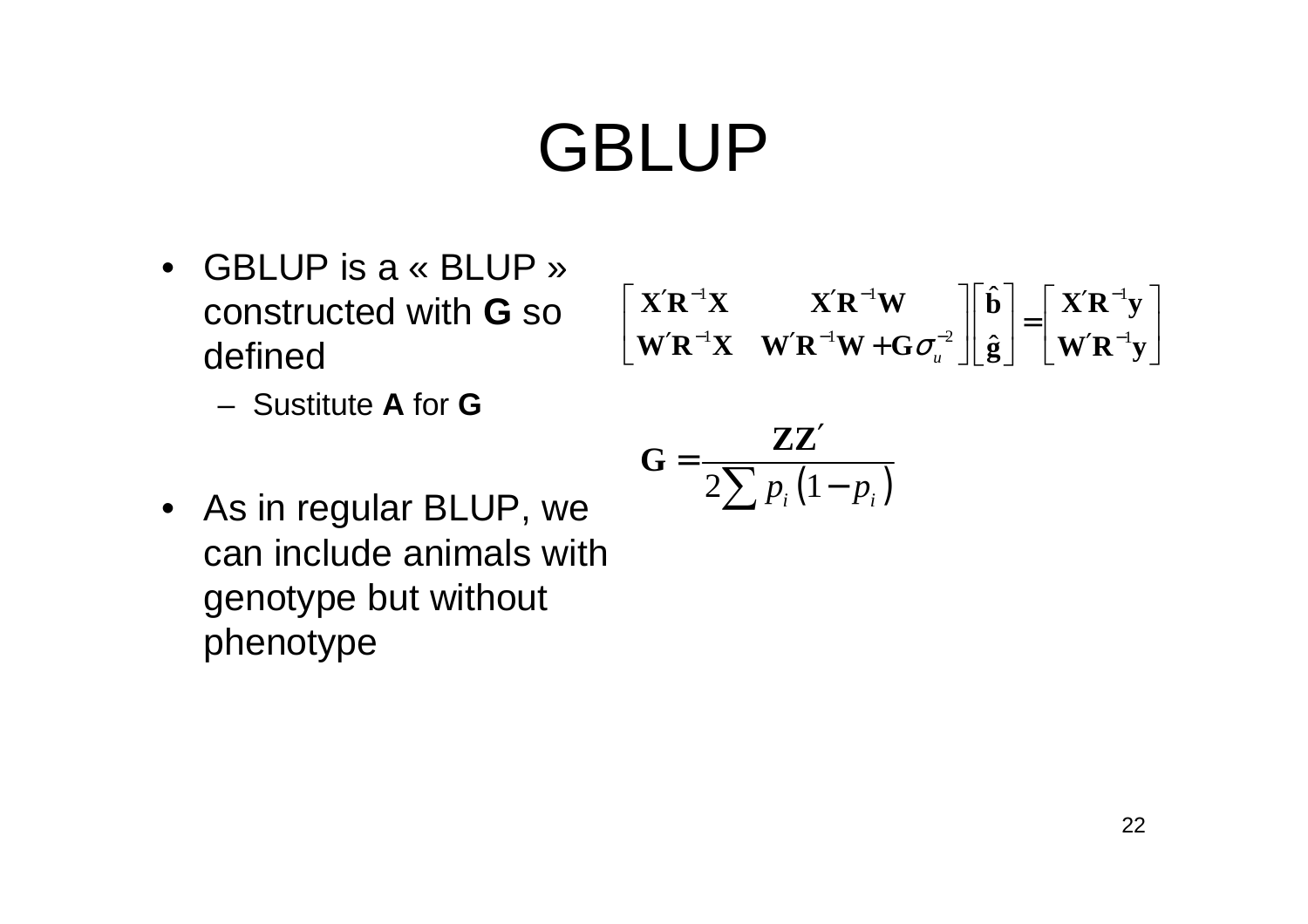• GBLUP gives identical results to BLUP\_SNP if we fit equivalent variances in both

$$
\begin{bmatrix} \mathbf{X}'\mathbf{R}^{-1}\mathbf{X} & \mathbf{X}'\mathbf{R}^{-1}\mathbf{Z} \\ \mathbf{Z}'\mathbf{R}^{-1}\mathbf{X} & \mathbf{Z}'\mathbf{R}^{-1}\mathbf{Z} + \mathbf{I}\sigma_a^{-2} \end{bmatrix} \begin{bmatrix} \hat{\mathbf{b}} \\ \hat{\mathbf{a}} \end{bmatrix} = \begin{bmatrix} \mathbf{X}'\mathbf{R}^{-1}\mathbf{y} \\ \mathbf{Z}'\mathbf{R}^{-1}\mathbf{y} \end{bmatrix}
$$



$$
\sigma_u^2 = 2 \sum_{all \text{SNPs}} p_i (1-p_i) \sigma_a^2
$$

$$
\mathbf{G} = \frac{\mathbf{ZZ}'}{2\sum p_i (1-p_i)}
$$

$$
\hat{\mathbf{g}} \text{ from GBLUP} = \mathbf{Z}\hat{\mathbf{a}} \text{ from BLUP\_SNP}
$$

$$
\bigcup_{\mathcal{A}}\mathcal{A}
$$

$$
\begin{bmatrix} \mathbf{X}'\mathbf{R}^{-1}\mathbf{X} & \mathbf{X}'\mathbf{R}^{-1}\mathbf{I} \\ \mathbf{I}'\mathbf{R}^{-1}\mathbf{X} & \mathbf{I}'\mathbf{R}^{-1}\mathbf{I} + \mathbf{G}\sigma_u^{-2} \end{bmatrix} \begin{bmatrix} \hat{\mathbf{b}} \\ \hat{\mathbf{g}} \end{bmatrix} = \begin{bmatrix} \mathbf{X}'\mathbf{R}^{-1}\mathbf{y} \\ \mathbf{I}'\mathbf{R}^{-1}\mathbf{y} \end{bmatrix}
$$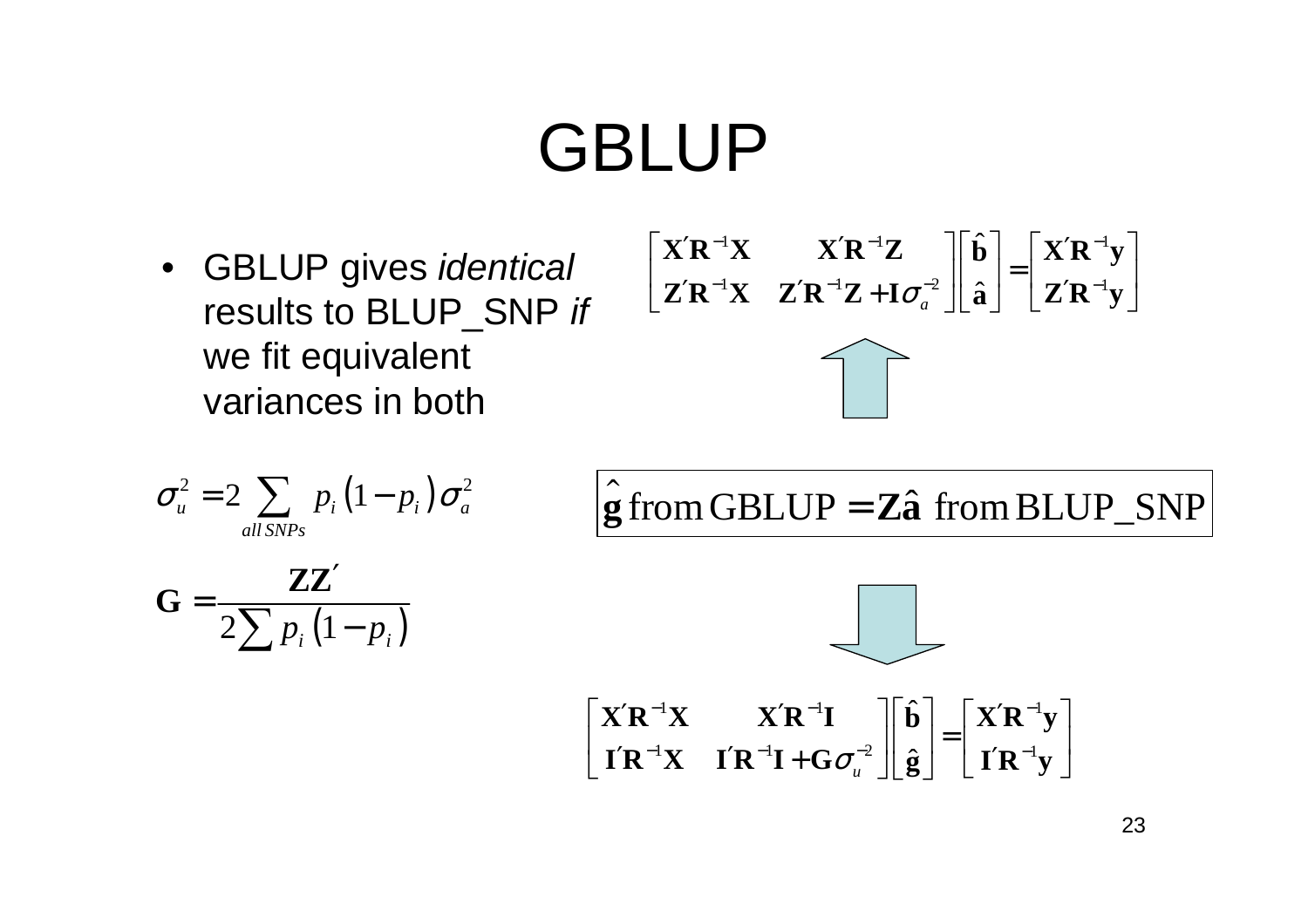• We can jump fromGBLUP to BLUP\_SNP



 $\hat{\mathbf{a}} = \mathbf{I} \boldsymbol{\sigma}_a^2 \mathbf{Z}' \mathbf{G}^{-1} \boldsymbol{\sigma}_u^{-2} \hat{\mathbf{g}}$  $\hat{\mathbf{a}} = \mathbf{I}\sigma_a^2 \mathbf{Z}'\mathbf{G}^{-1}\sigma_u^{-2}\hat{\mathbf{g}}$ 

SNP effects from GEBV's (Henderson, 1973; Strandén and Garrick, 2009)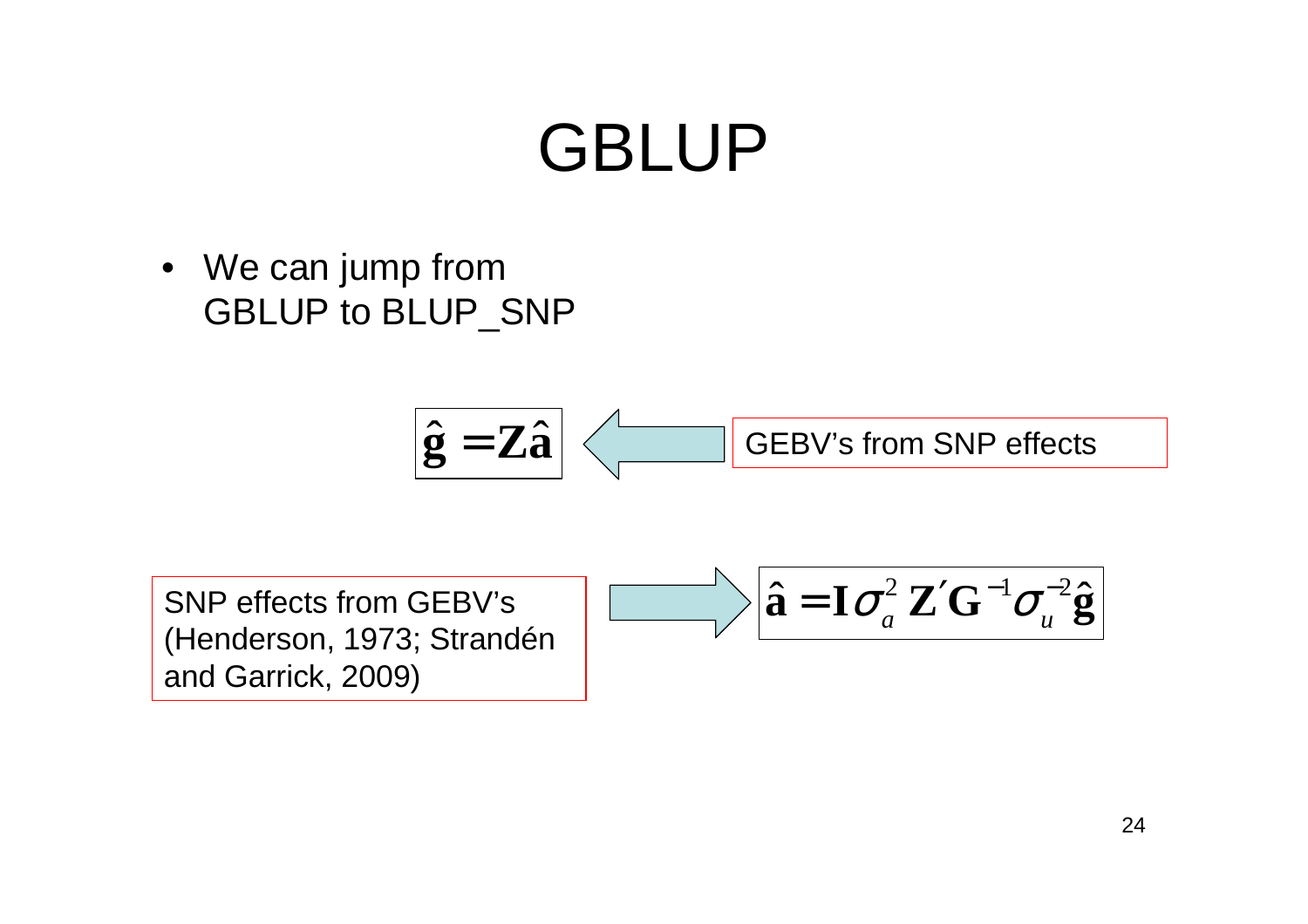Some advantages of GBLUP:

- •It fits nicely into existing BLUP software
- •…and into existing theory (REML, multiple traits…Single Step)
- •Provides measures of accuracy from the inverse of the LHS
- •Accomodates all animals

Inconvients:

- •Can't easily accomodate major genes (unless usingweights in the construction of **G**)
- •Computation of **G** and inversion might be challenging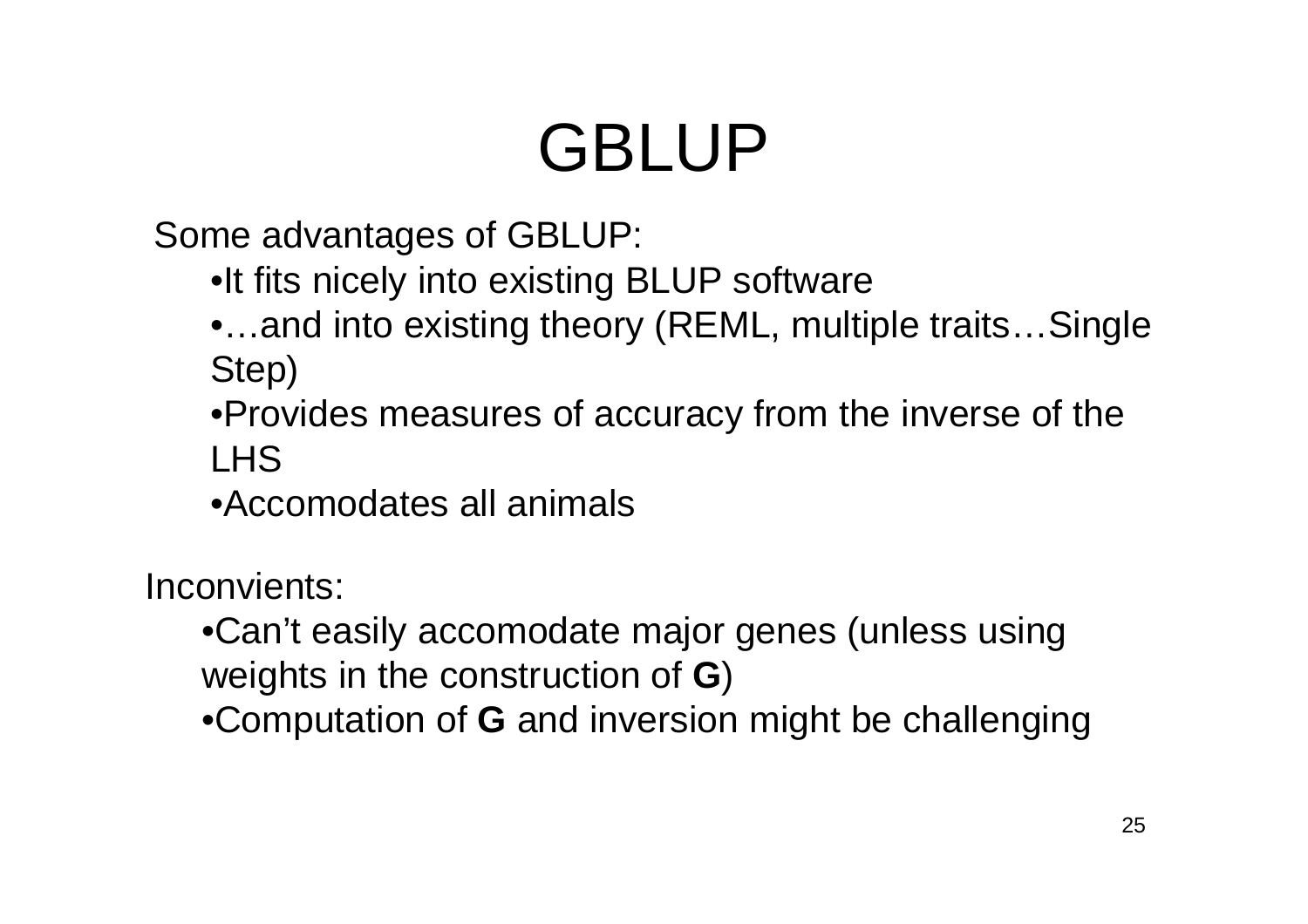### GREML, G-Gibbs…

 Use of **G** to estimate variance components…**It can be done with** rem1f90, gibbs\*f90, AsRem1, TM …

The result will refer to an ideal population with whateverallelic frequencies we introduced in the computation of **G**.

Remember: the simplest is to use « observed » (centered)allelic frequencies

Otherwise (for instance fixing all  $\rho \text{=}$ 0.5) your estimated variances will be too high.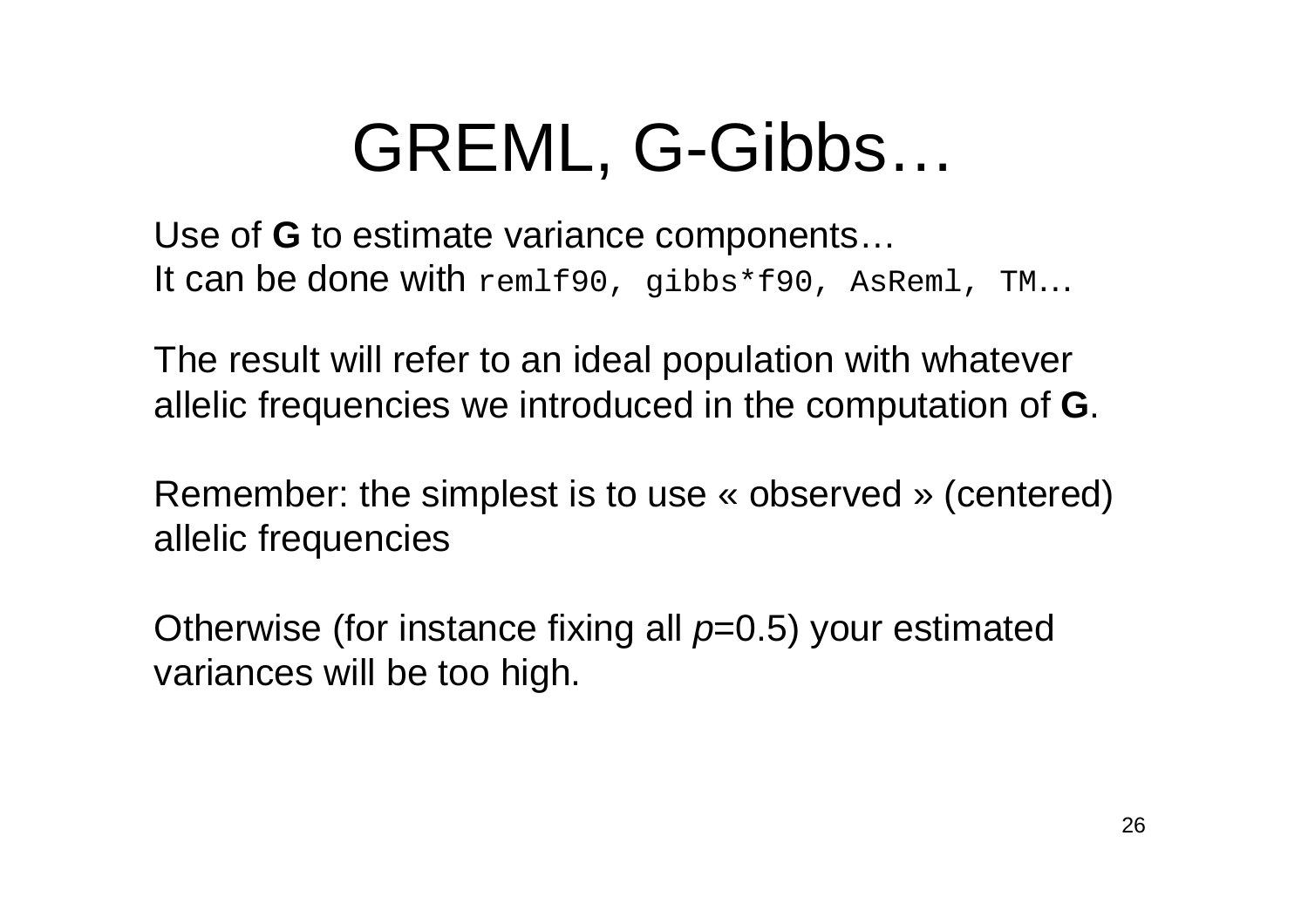• What has this **<sup>G</sup>** to do with pedigree relationships?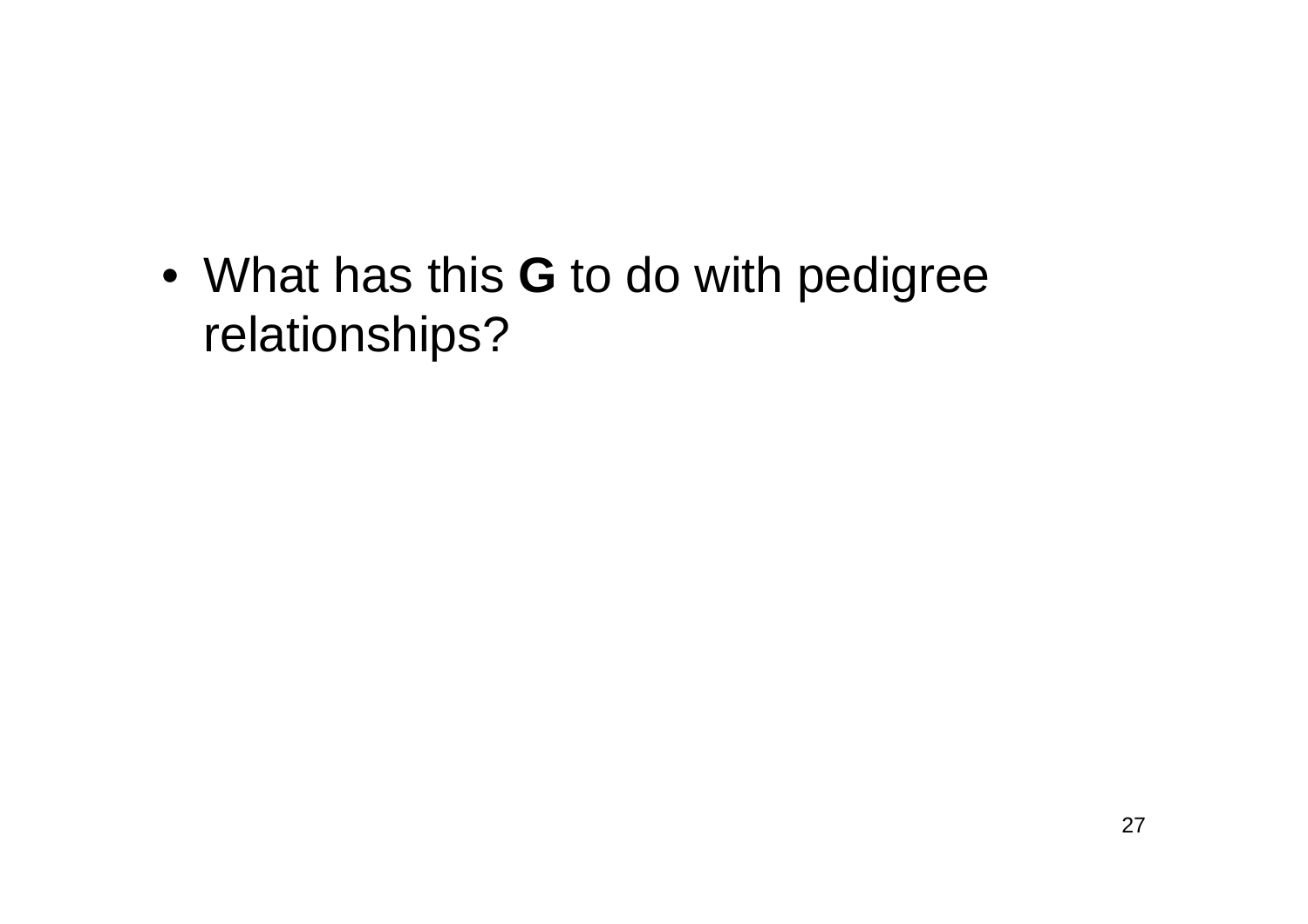# The genomic relationship matrix

- The other way around
	- **Links of the Company**  SNPs are genotyped, and thus follow Mendel rules in transmission
	- –So, we can use this Mendel rules…
	- **Links of the Company** to deduce « true » relationships
- But what is a « true » relationship?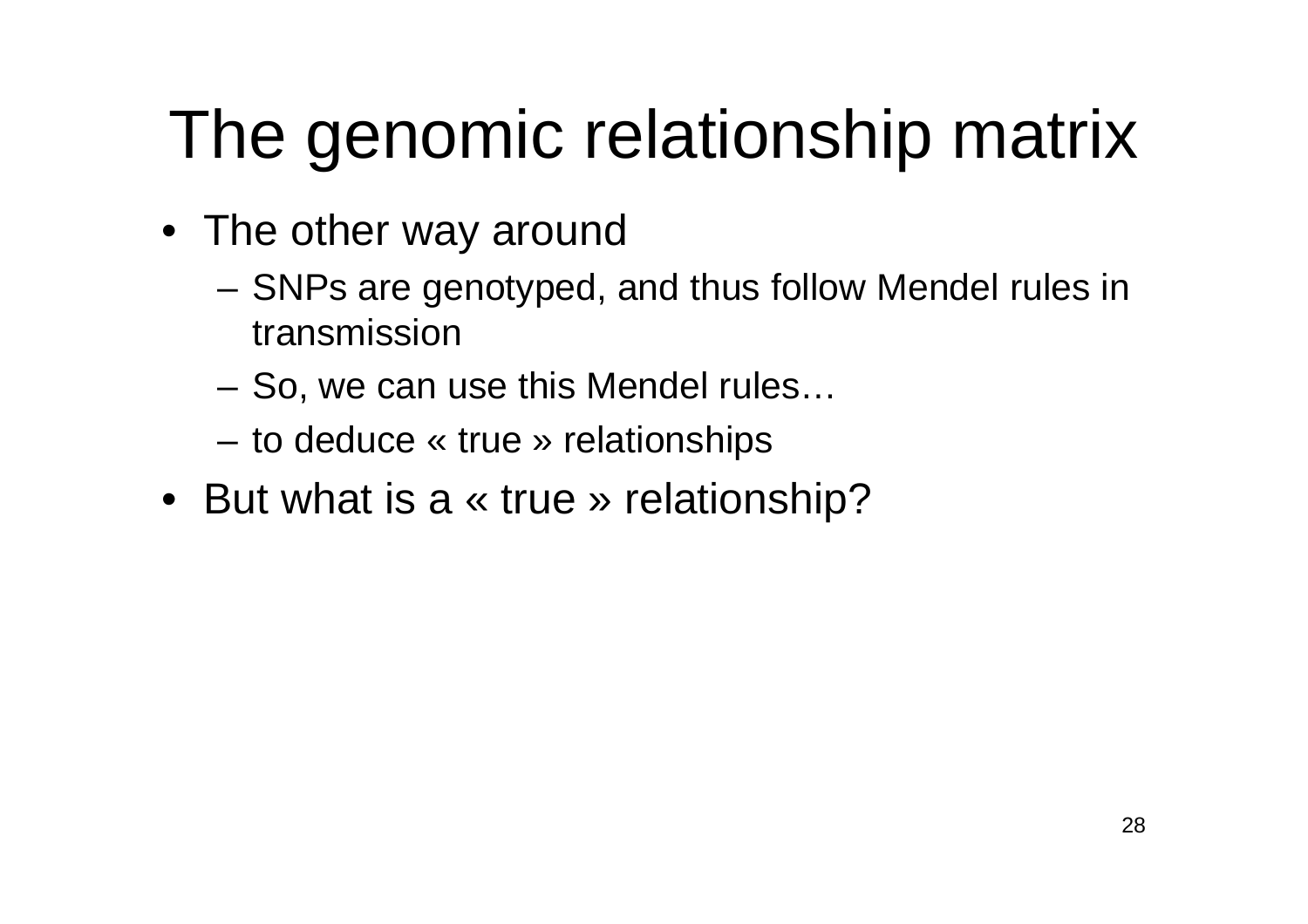## The genomic relationship matrix

- The relationship matrix**A** based on pedigree is an average relationship which assumes infinite loci.
- « Real » relationships are a bit different due to finitegenome size (Hill and Weir, 2010)
- Therefore**A** is the expectation of realized relationhips
- SNPs more informative than**A**.
	- –Two half-sibs might have a correlation of 0.3 or 0.2
- You need many markers to get these « fine relationships »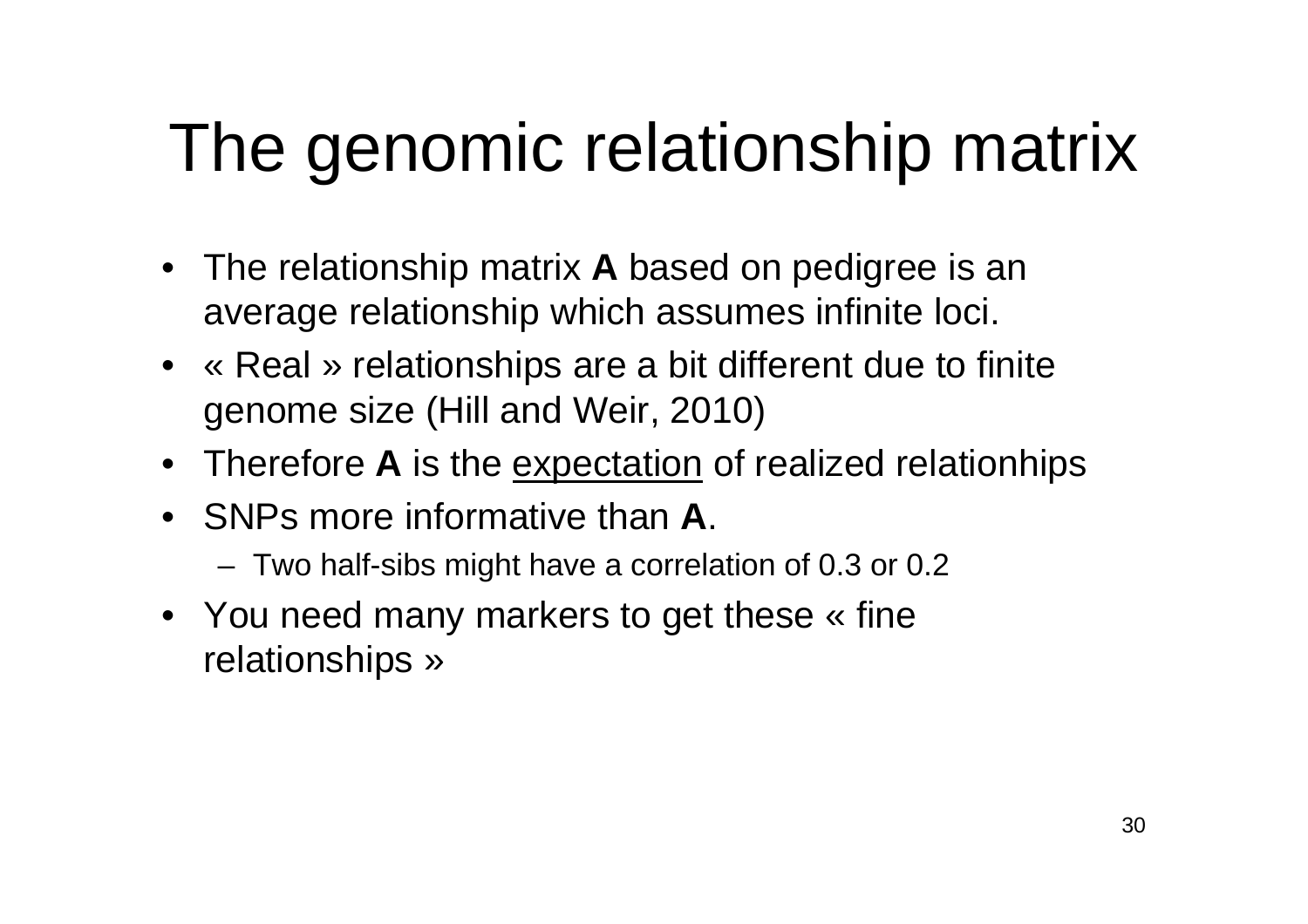## Example



- •In the infinitesimal model, each son receives exactly half the sire.
- •But we don't even know if the halves are identical or not. This « noise » is the mendelian sampling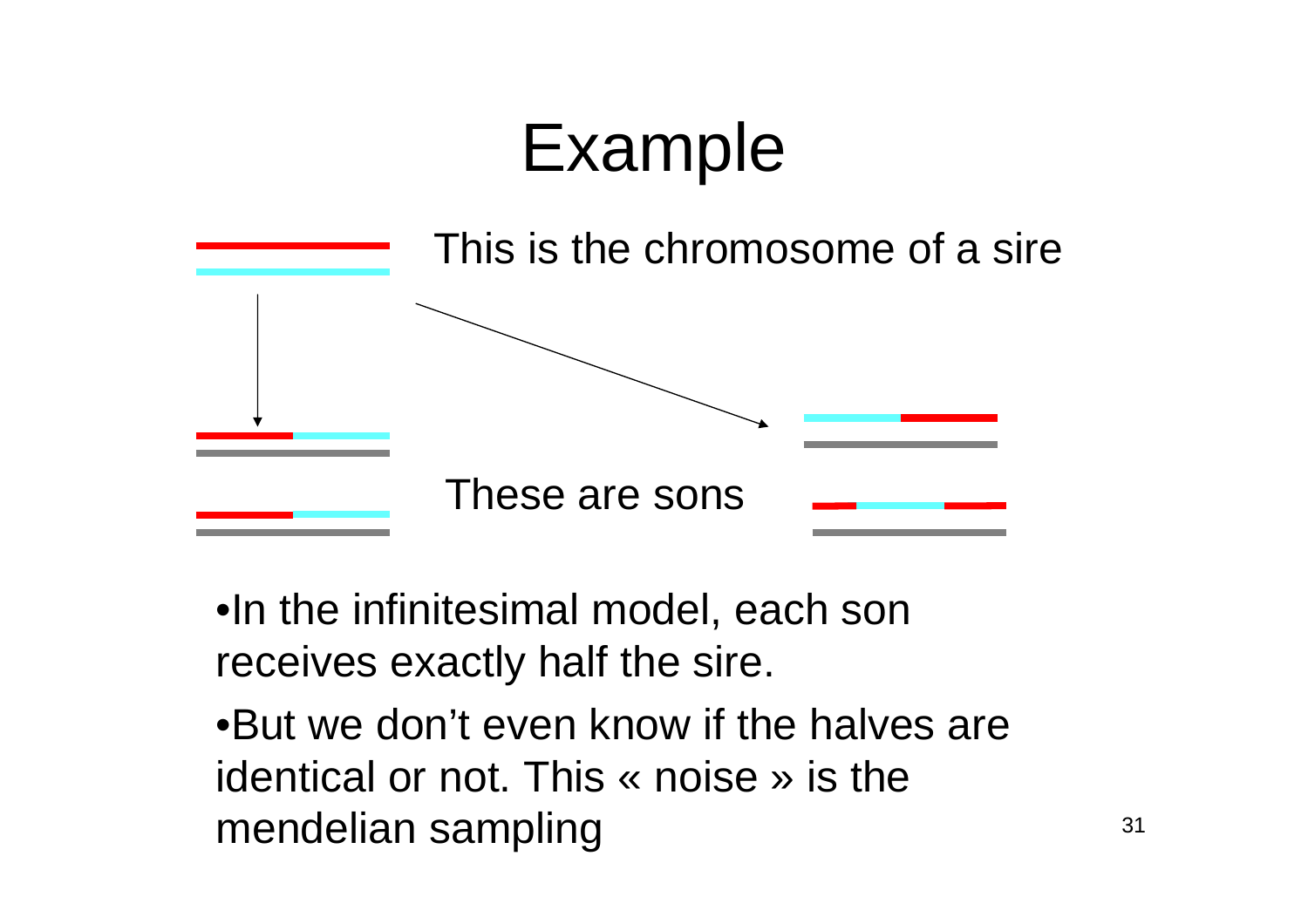# Example



•In reality, two sons are identical and other twoare very different from the first two but alikeamong them.

•Somehow with SNP we can see this and catch mendelian sampling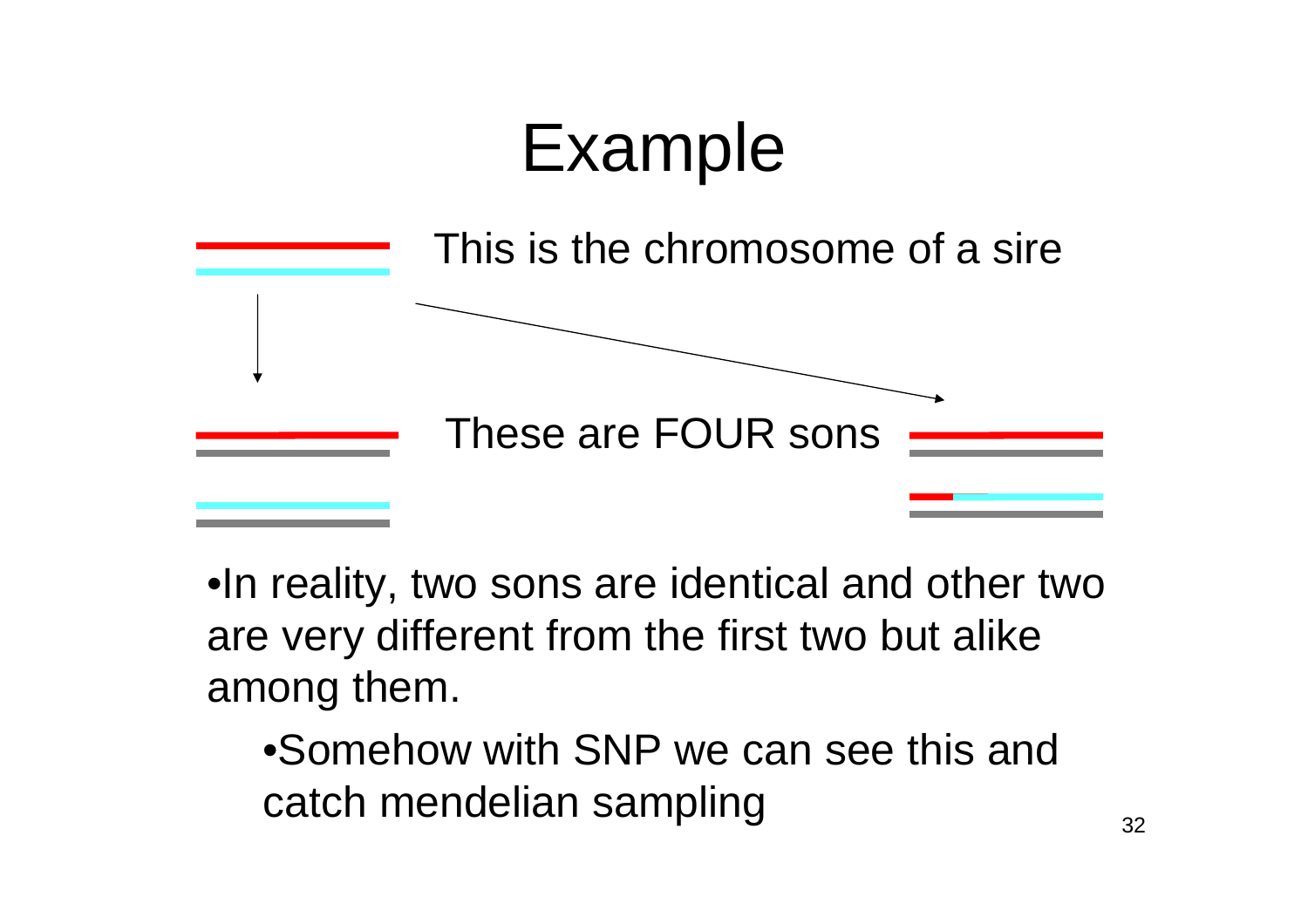#### Realized vs. expected

- With**G**, we estimate this realizedrelationship matrix
- •**A** is a matrix of expected relationships
- E(**G**)=**A**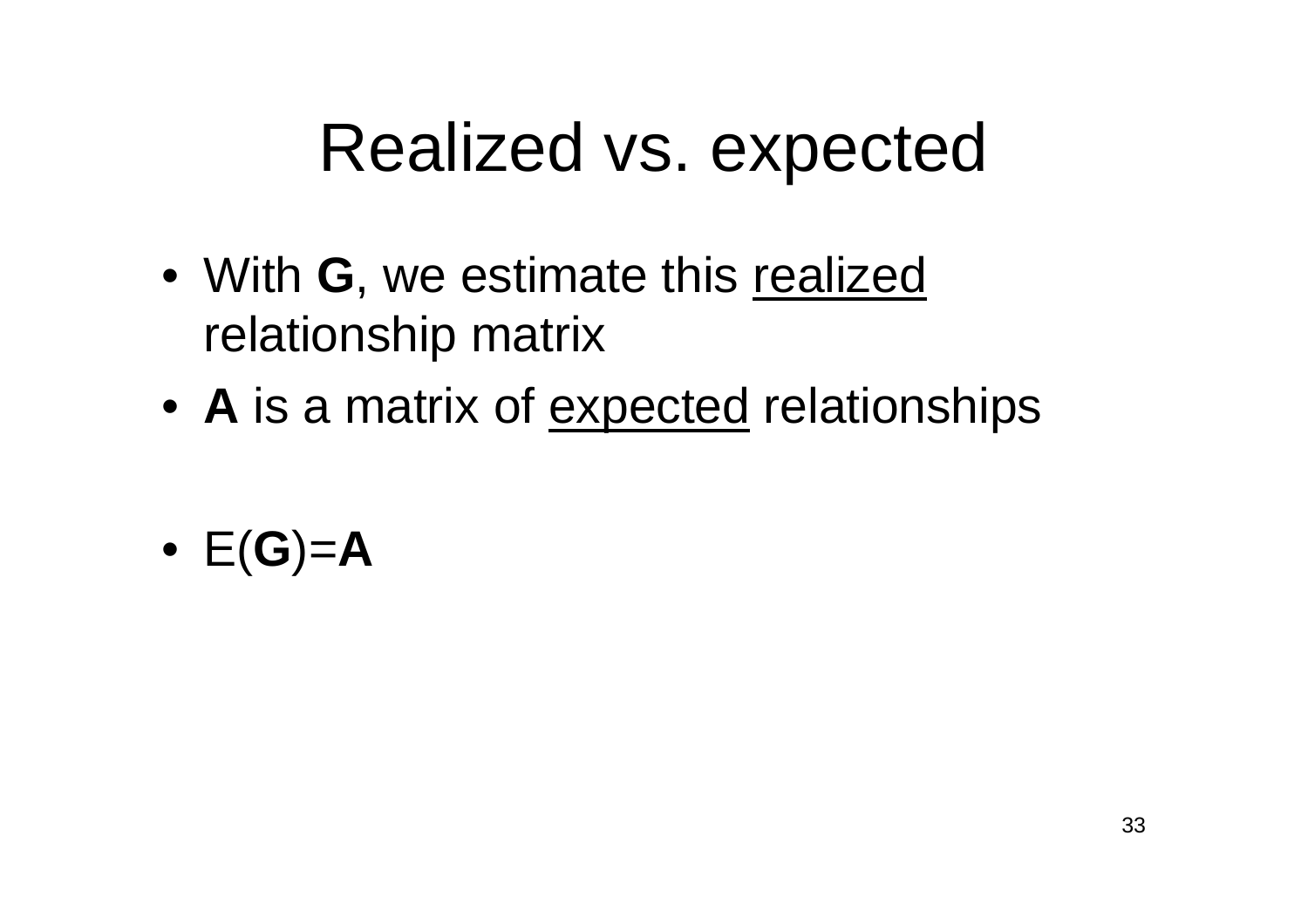## First derivation



- VanRaden (2008) explains (without muchdetail) that **G** (if derived properly) and the<br>pediaree relationship (A) are somehow pedigree relationship (**A**) are somehow« compatible »
- The idea behind is that genetic base and variances are the same
- He provides three derivations; I'll show two
	- –I will provide first the rationale why **G** is<br>related to A (Tore at al. 2011 GSE) related to **A** (Toro et al., 2011 GSE)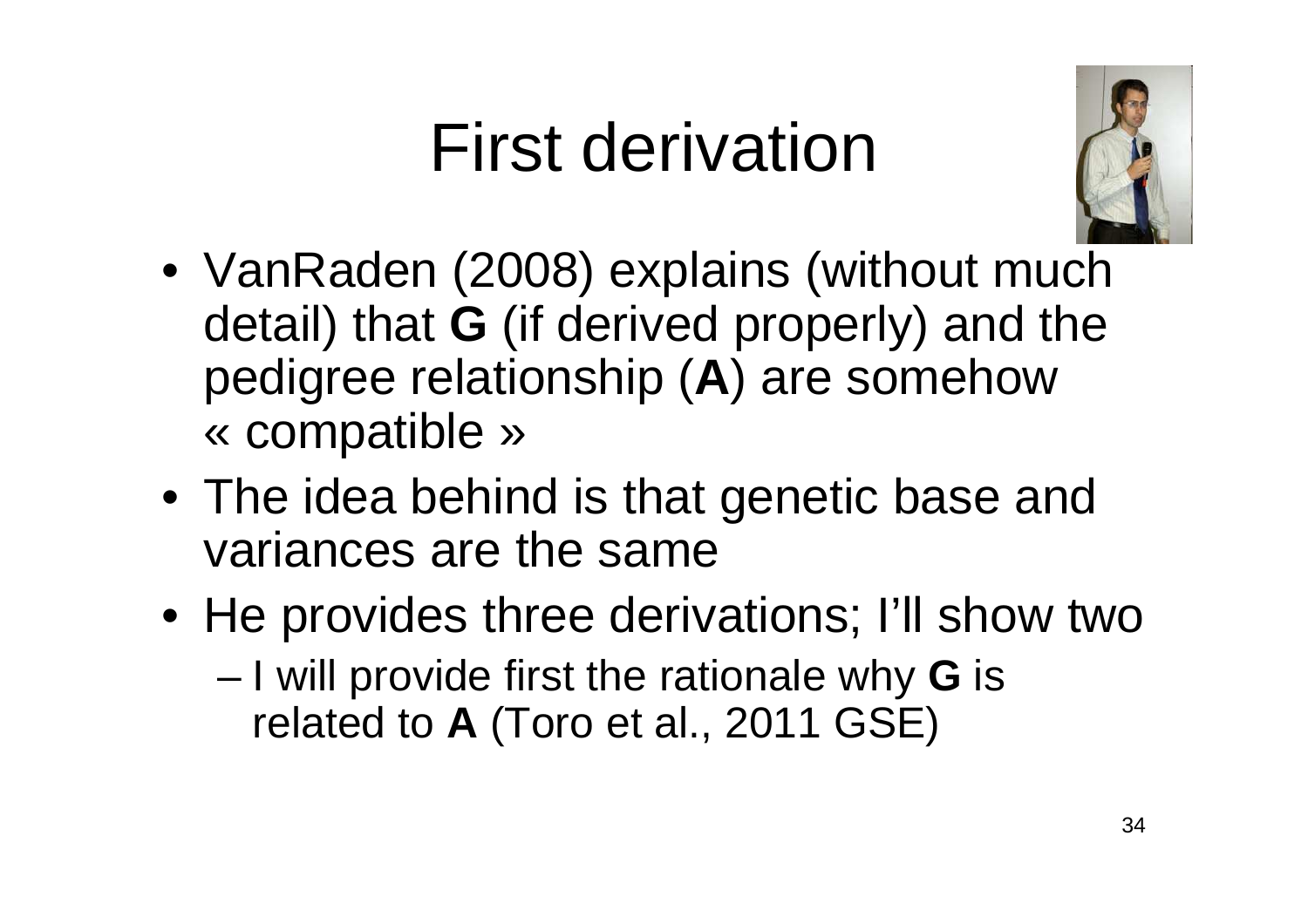#### **Molecular measures of similarity**



#### **1) Molecular coancestry**

|                |           | Individual i Individual j | $f_{M(i,j)}$ |
|----------------|-----------|---------------------------|--------------|
| <b>Locus 1</b> | <b>AA</b> | <b>AA</b>                 |              |
| <b>Locus 2</b> | <b>Bb</b> | <b>Bb</b>                 | 0.5          |
| <b>Locus 3</b> | <b>Cc</b> | <b>CC</b>                 | 0.5          |
|                | $\bullet$ | $\bullet$                 |              |
| <b>Locus L</b> | mm        | $\bullet$<br><b>MM</b>    | $\bullet$    |

**the probability that two alleles taken at random, one from each individual, are equal**

$$
f_{M(i,j)} = \frac{\sum_{L} f_{l(i,j)}}{L}
$$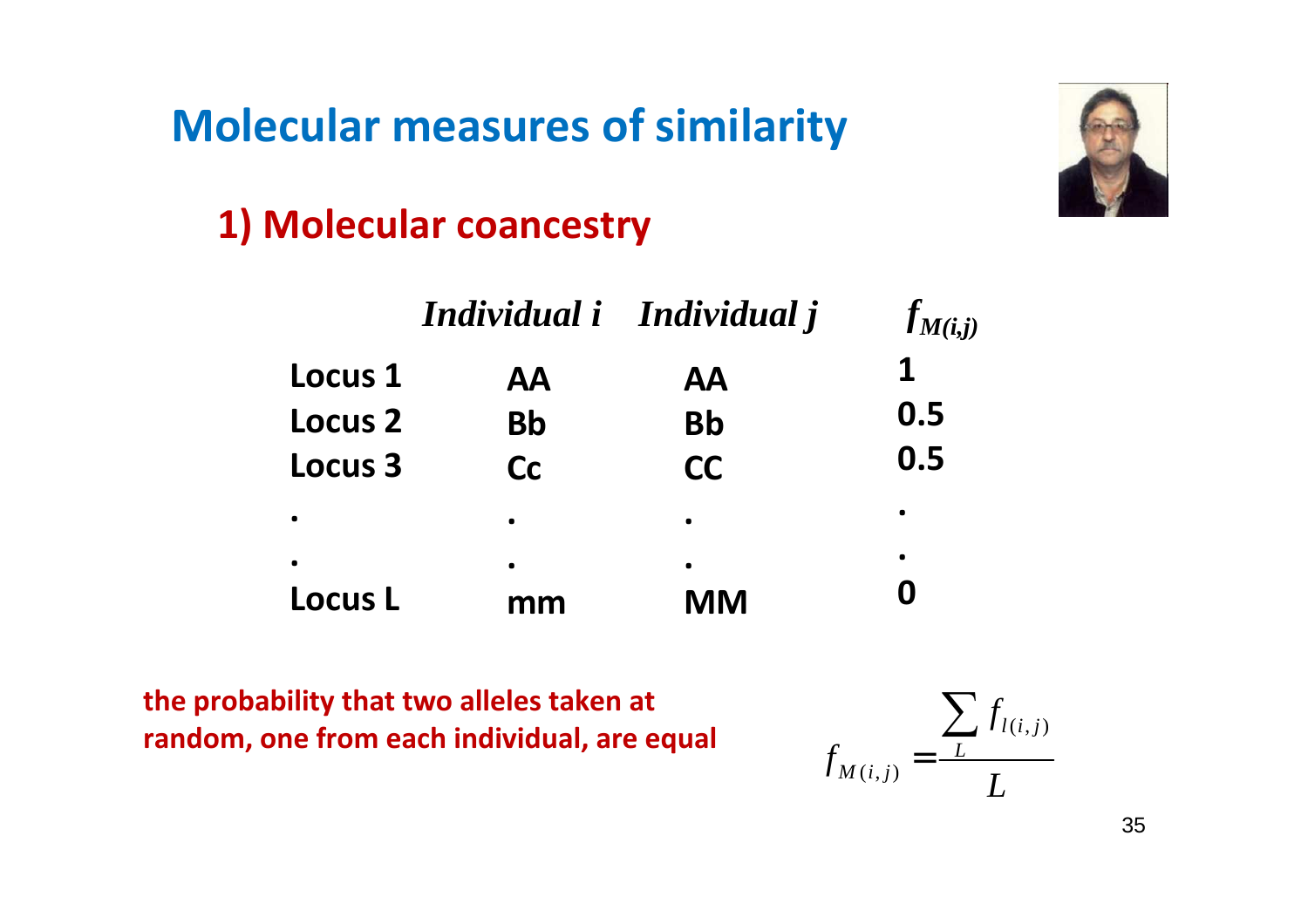

$$
f_{M(i,j)} = \frac{1}{L} \sum_{k} g_{ik} g_{jk} + (1 - g_{ik})(1 - g_{jk})
$$

36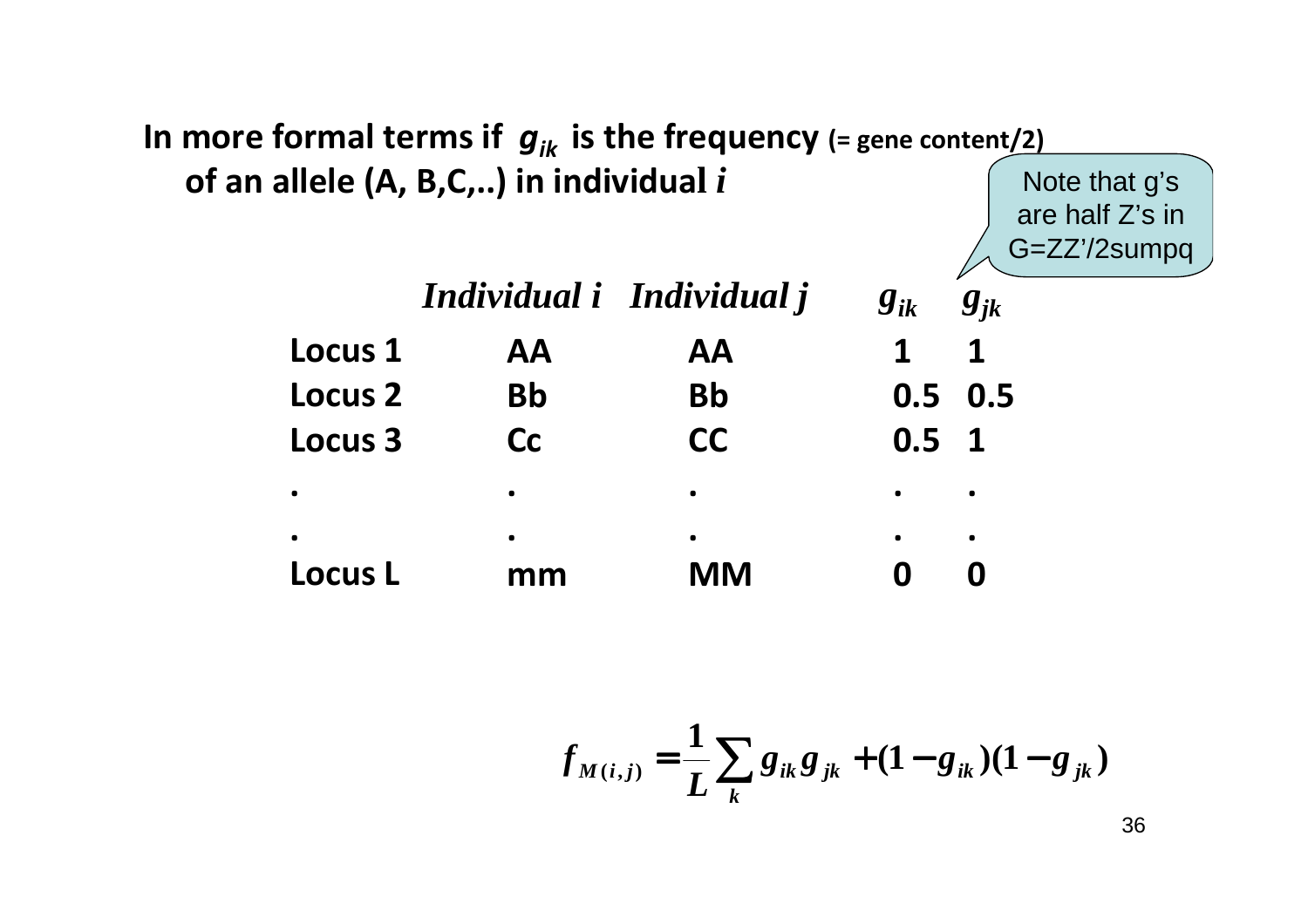#### **2) Molecular covariance**

**If***gik* **is the frequency of allele BIG (A, B,C,..) in individual i**

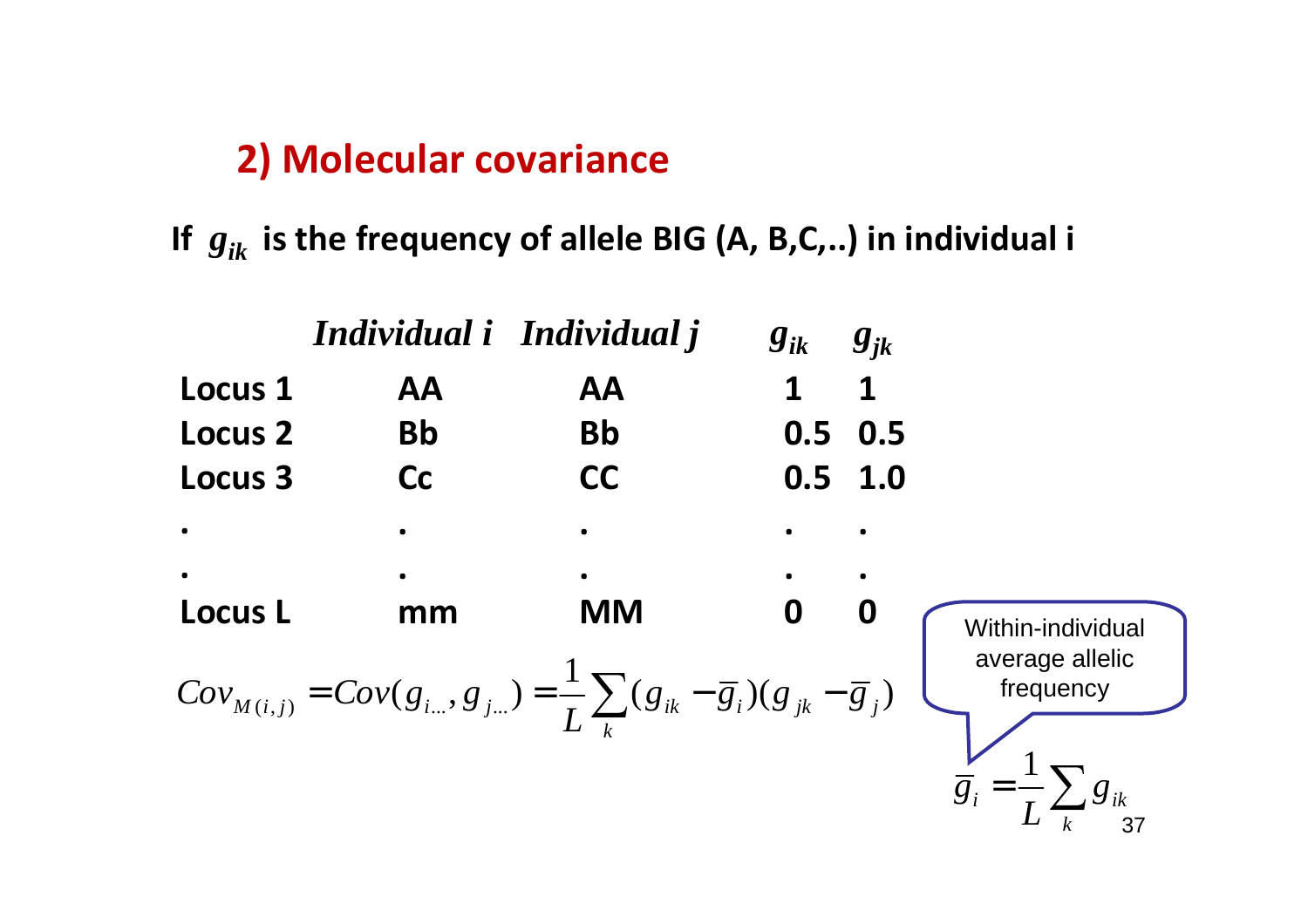#### **Equivalences**

- Pedigree (Malécot) relationships assumes we have 2N founder alleles
- Then we genotype individual 9
- In this case,
	- – molecular coancestry = Malécot IBD coancestry
- $\bullet$  However SNPs have 2 alleles
	- – How are then theseequivalences?

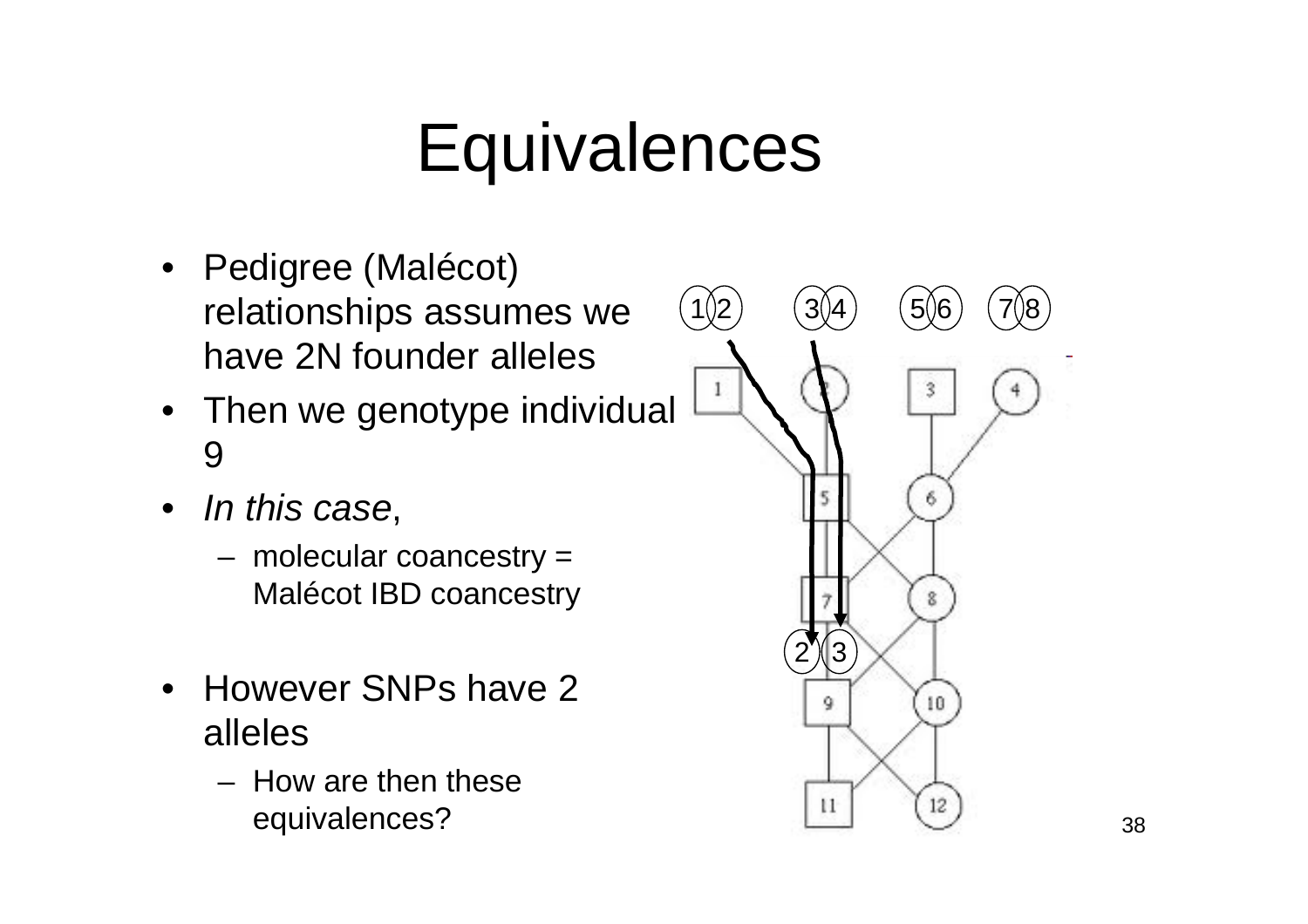#### With SNPs…

- Let us imagine that to each one of the 2M founder alleles we assign at random a tag saying if the allele is A or a with probability  $\rho$  and  $q$ =1- $\rho$
- Then we genotype 9
- Can we say which ancestral allele (1 to 8) inherited 9?

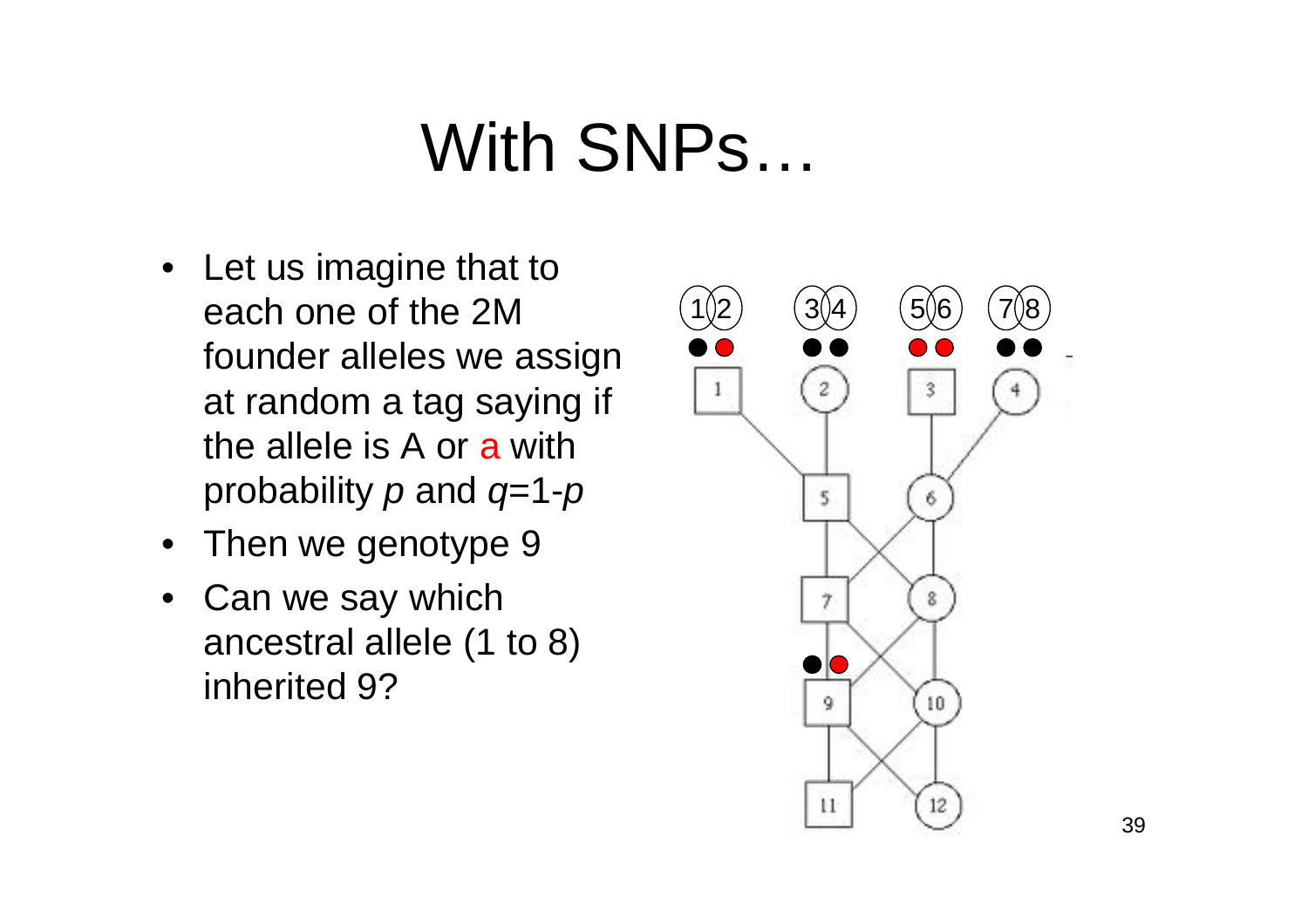## with SNPs…

- The molecular coancestry between two individuals i and  $j$  will be  $\overline{\phantom{a}}$ 
	- **Links of the Company**  probability that two alleles are equal (alike in state)  $f_{\text{Mij}}$ 
		- either because they have become identical by descent or
		- either because they are not identical by descent but equal in the base population.

 $^{2}+a^{2}+2$  $f_{M_{ij}} = p^2 + q^2 + 2pqf_{ij}$ 

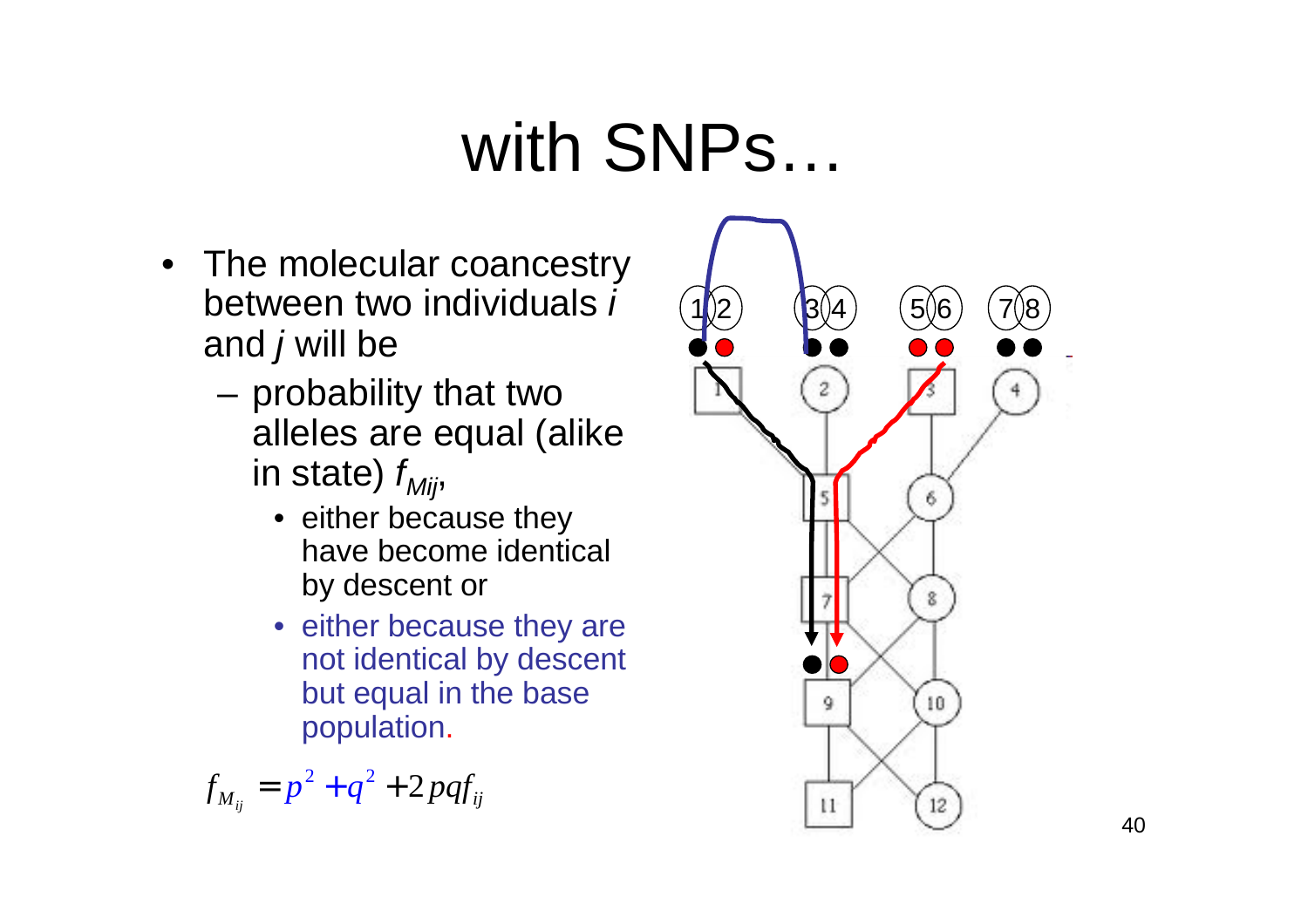#### Doing the algebrad (Cockerham, 1969) …

 $\bullet\;$  it can be shown that, *on expectation*,



- – $Cov(g_i, g_j) = r_{ij}pq$  $r_{ij} = A_{ij}/2$
- $\bullet\;$  with allelic frequency  $\rho$  in the base population!!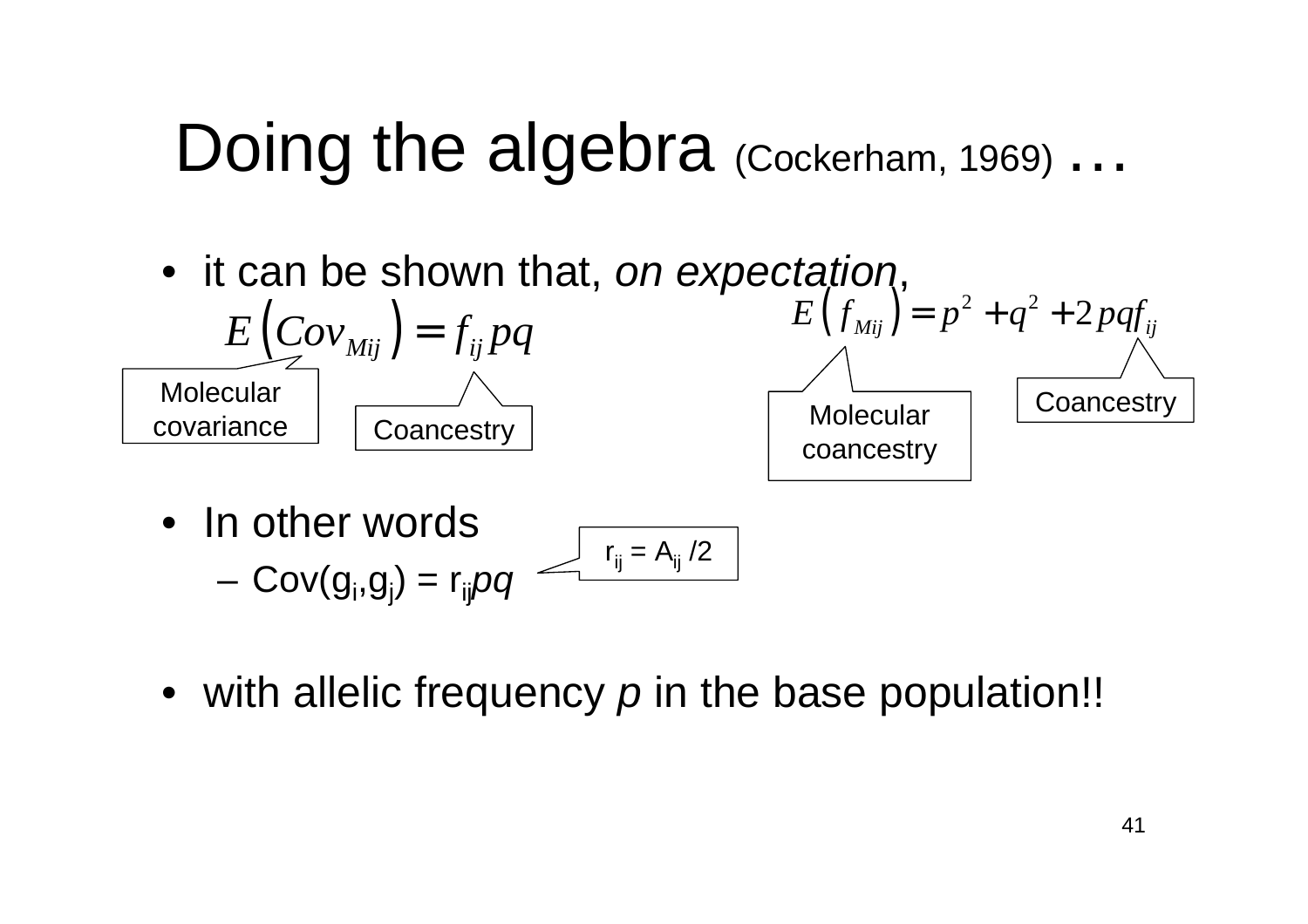

Therefore, **G** is an estimator, based on SNP, of « true » relationships; whereas as **A** is another estimator based on pedigree

Note that either one can be very bad (too little SNPs, incompletepedigree)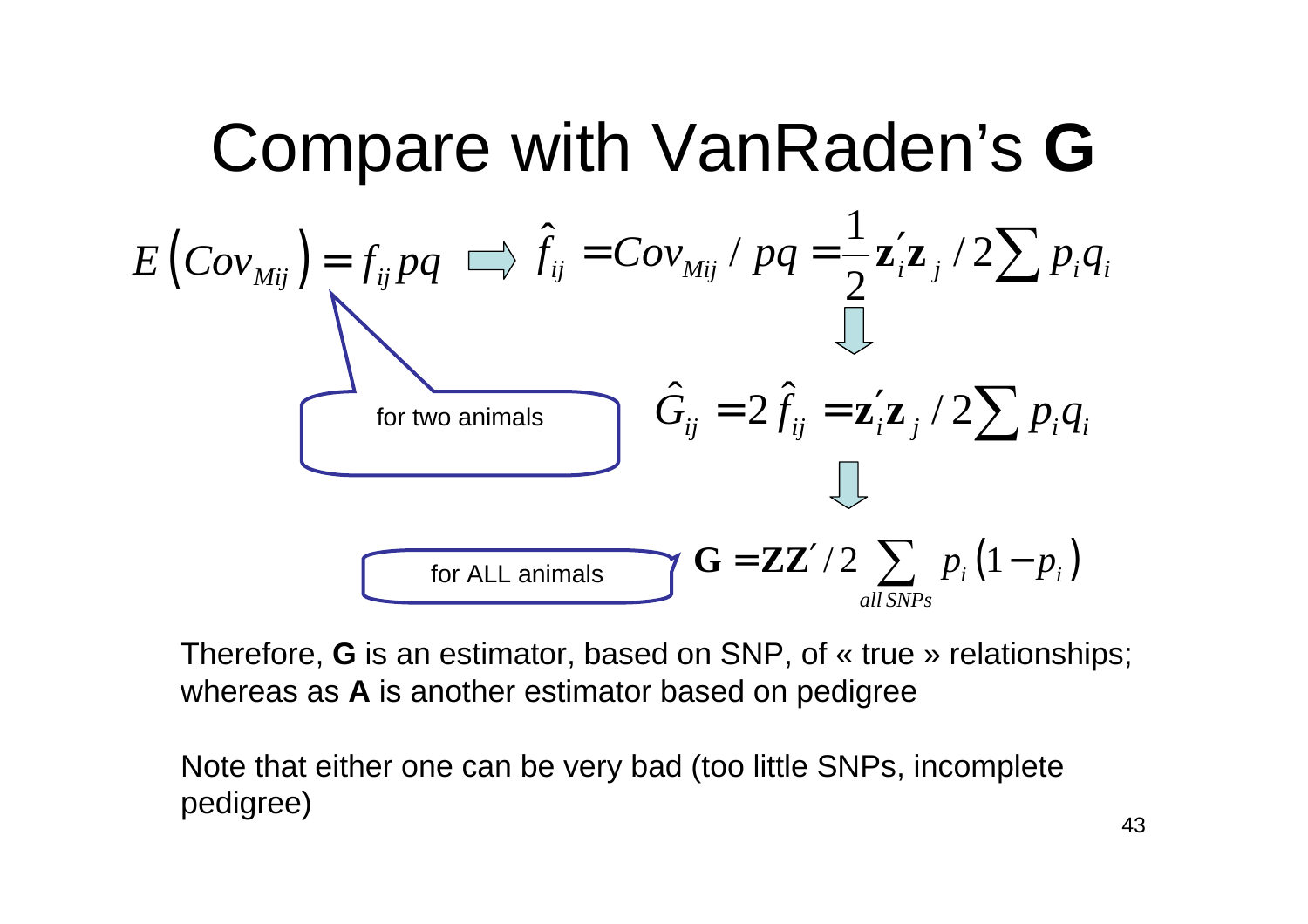## Compare with VanRaden's**G**'s

Actually VanRaden suggests <u>three</u> G's

$$
\mathbf{1st} \Longrightarrow \mathbf{G} = \mathbf{ZZ'} / 2 \sum_{all \text{SNPs}} p_i (1-p_i)
$$

2nd 
$$
G = \frac{1}{nsnp} \sum \frac{z_i z'_i}{p_i q_i}
$$
 Very used in human genetics;  
numerically unstable if p ~ 0,  
it does not give better results  
in our experience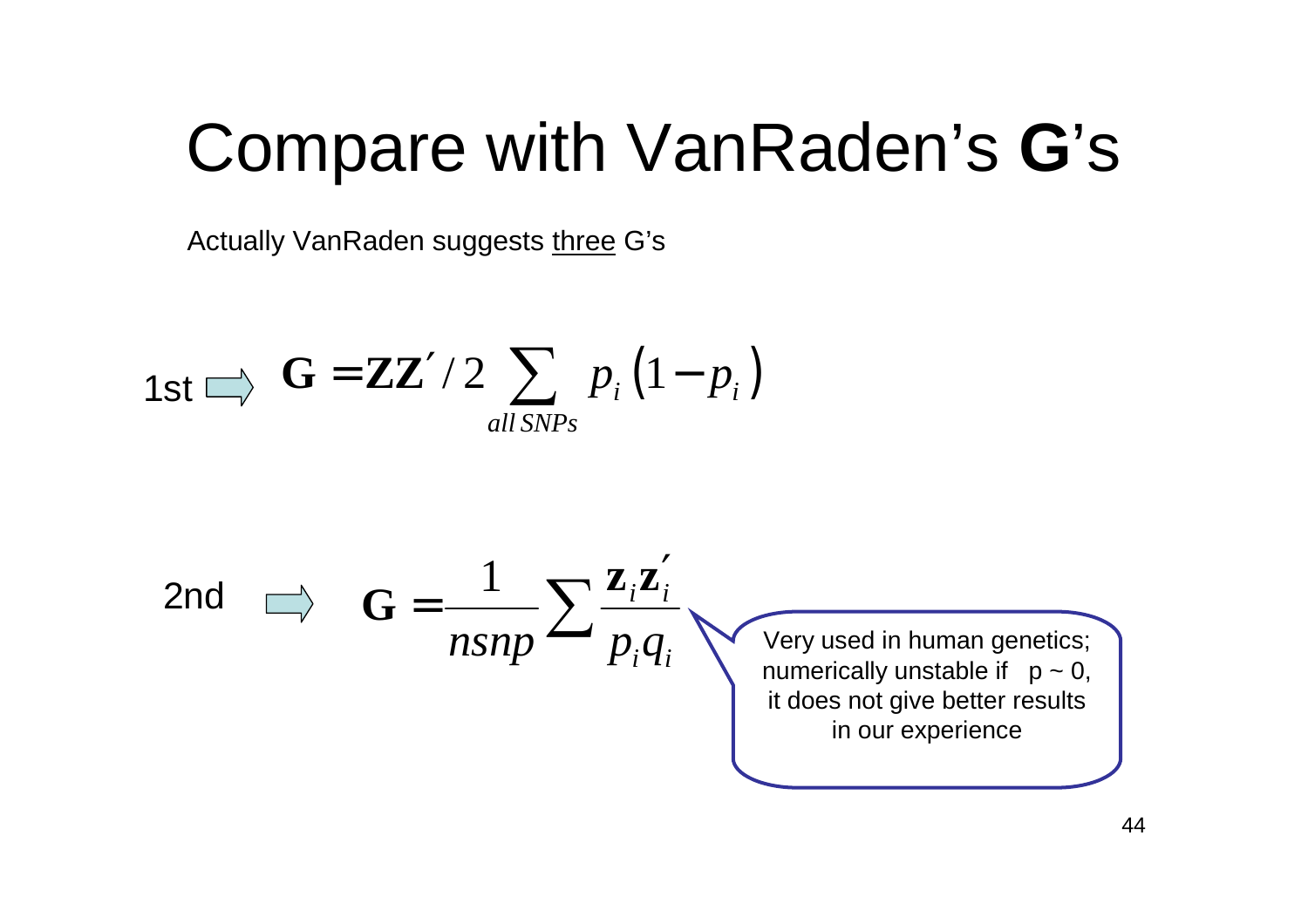#### Real results (AMASGEN)

- 9 real French bulls among 1827 genotyped, ~50000 SNPs
- Very complex pedigree
- All genotyped bulls are included in genomicestimations
- Genomic relationships as explained before
- Population means for allelic frequencies
- Programming by (most) I Aguilar and (a little) mysel f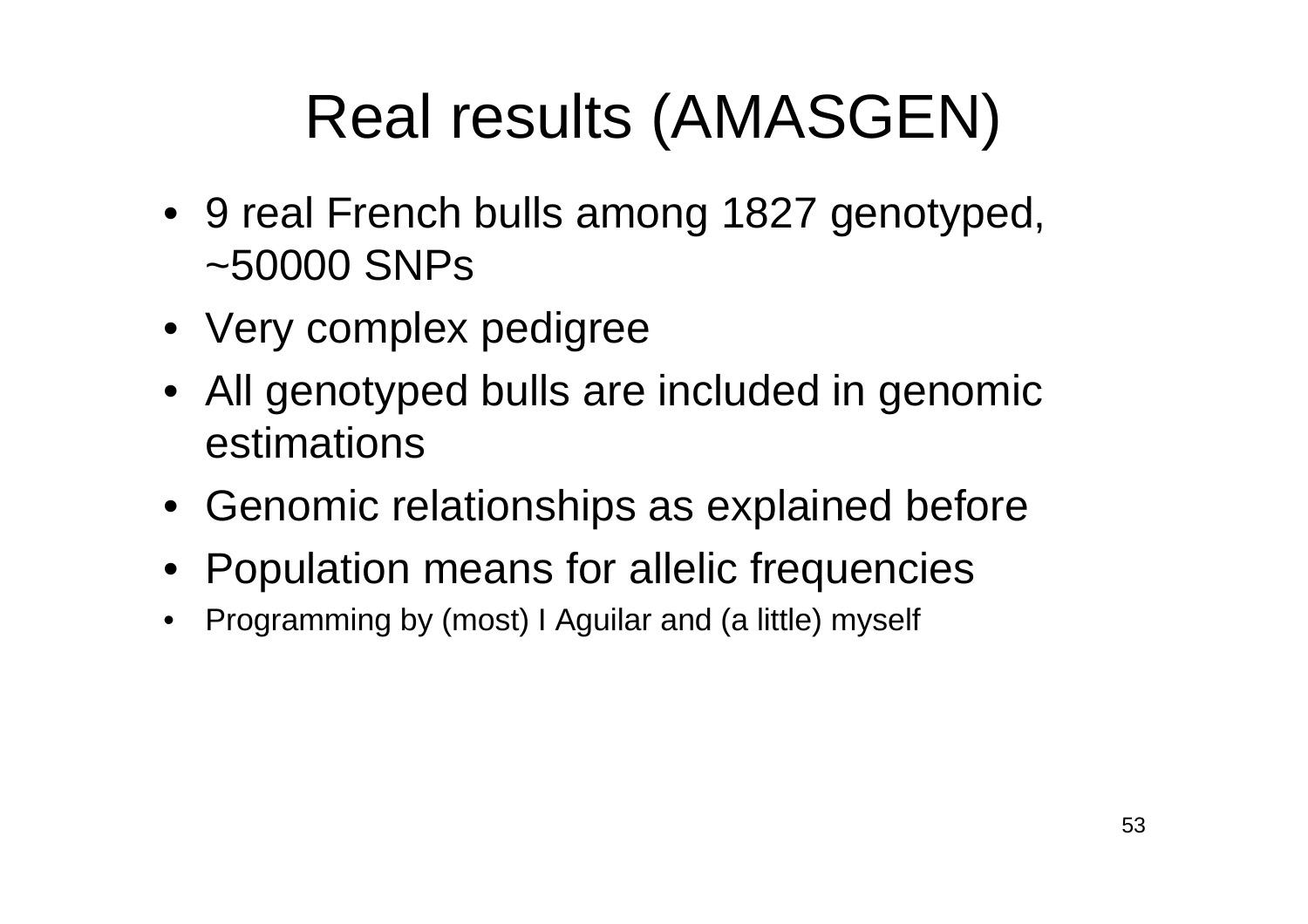**Figure 3**. Direct genealogical paths of the nine animals in the example.

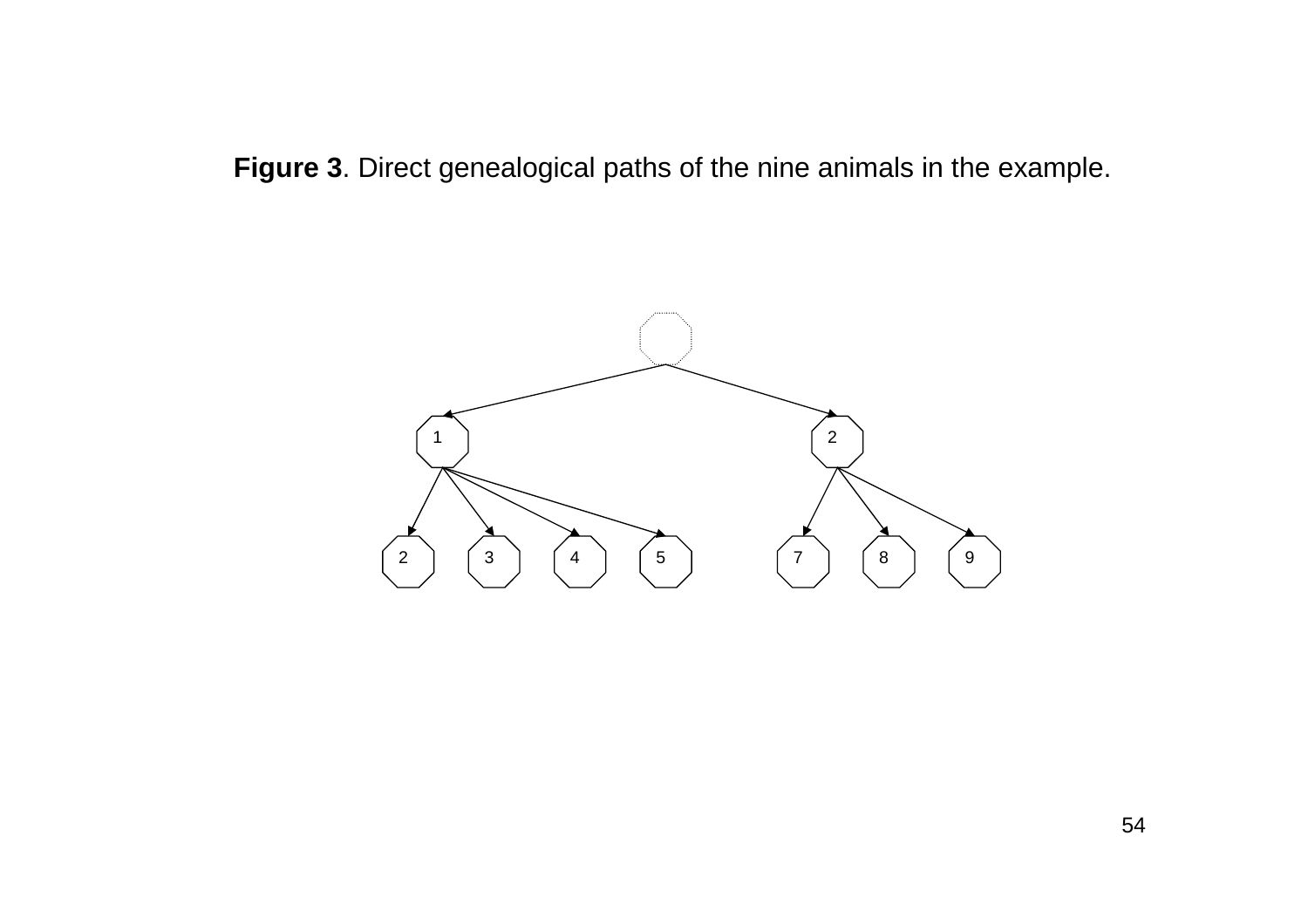#### Pedigree-based relationshipLittle inbreeding the same state is a set of the set of the set of the set of the set of the set of the set of the set of the set of the set of the set of the set of the set of the set of the set of the set of the set of t

| [,1] [,2] [,3] [,4] [,5] [,6] [,7] [,8] [,9]            |  |  |
|---------------------------------------------------------|--|--|
| $[1,]$ 1.00 0.51 0.57 0.51 0.26 0.15 0.15 0.14 0.14     |  |  |
| $[2,] 0.51 1.01 0.30 0.33 0.17 0.17 0.12 0.11 0.11$     |  |  |
| $[3,] 0.57 0.30 (1.07) 0.30   0.20 0.12 0.18 0.11 0.12$ |  |  |
| $[4,] 0.51 0.33 0.30 1.01 0.17 0.18 0.11 0.11 0.11$     |  |  |
| $[5,]$ 0.26 0.17 0.20 0.17 1.00 0.56 0.51 0.52 0.53     |  |  |
| $[6,] 0.15 0.17 0.12 0.18 0.56 1.06 0.31 0.32 0.32$     |  |  |
| $[7,] 0.15 0.12 0.18 0.11 0.51 0.31 1.01 0.30 0.29$     |  |  |
| $[8,] 0.14 0.11 0.11 0.11 0.52 0.32 0.30 1.02 0.30$     |  |  |
| $[9,] 0.14 0.11 0.12 0.11 0.53 0.32 0.29 0.30 1.03$     |  |  |

Cousin relationships ~0.125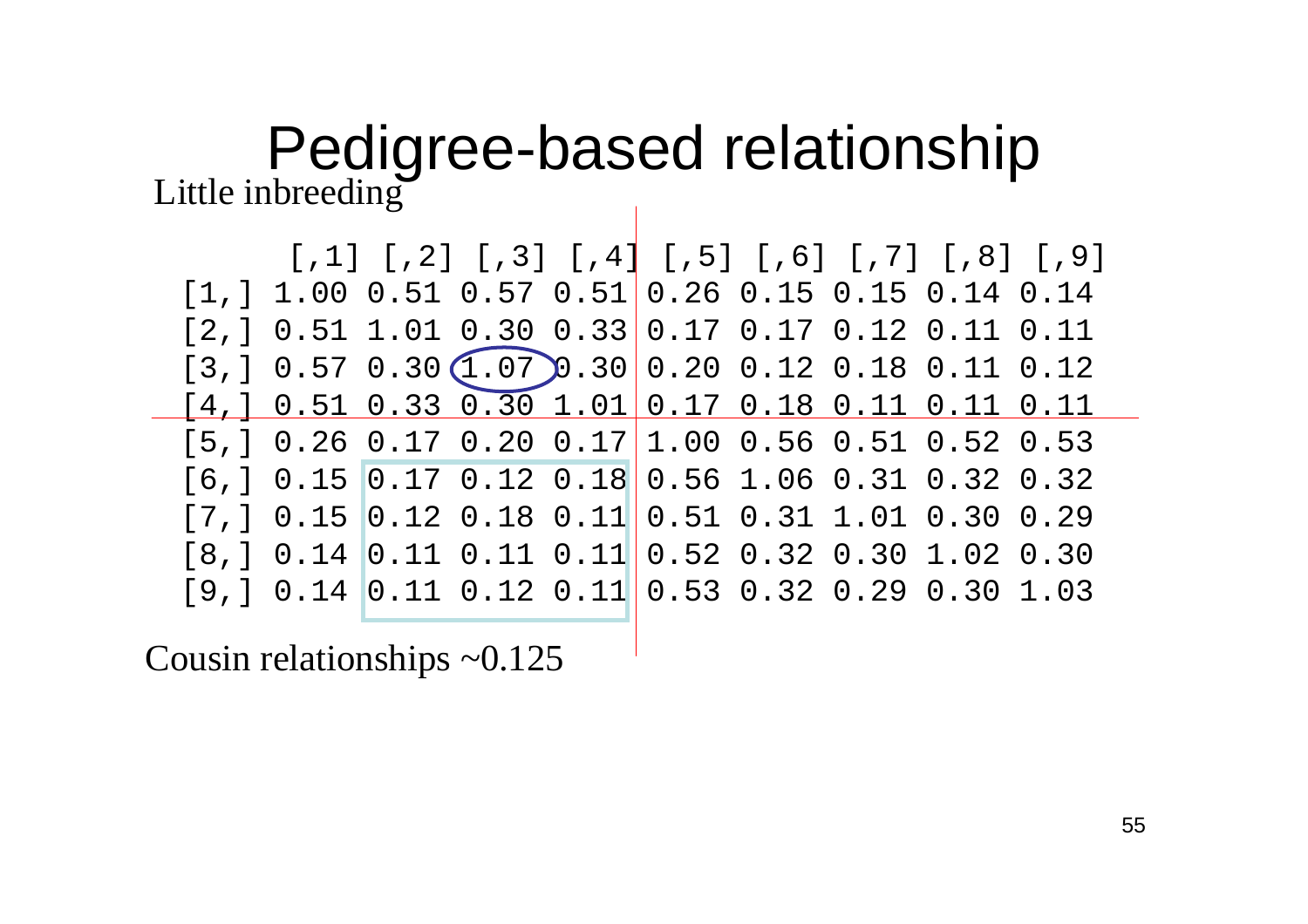# "first **G**" genomic relationship

Less than 1 in the diagonal

1 Negative coefficients

| $(1,1)$ , $[1,2]$ $[1,3]$ $[1,4]$ $[1,5]$ $[1,6]$ $[1,7]$ $[1,8]$ $[1,9]$                                  |  |  |      |                                   |             |  |
|------------------------------------------------------------------------------------------------------------|--|--|------|-----------------------------------|-------------|--|
| $[1, 0.82 \quad \emptyset.40 \quad 0.43 \quad 0.38 \quad 0.12 \quad 0.04 \quad 0.04 \quad 0.03 \quad 0.10$ |  |  |      |                                   |             |  |
| $[2,]\,$ 0.40 0.91 0.18 0.24 0.02 0.05 -0.04 -0.04 0.04                                                    |  |  |      |                                   |             |  |
| [3, ] 0.43 0.18 0.88                                                                                       |  |  |      | $0.19$ 0.07 0.00 0.07 - 0.02 0.05 |             |  |
| [4,] 0.38 0.24 0.19                                                                                        |  |  |      | $0.86$ 0.02 -0.01 -0.02 0.01 0.03 |             |  |
| $[5,] 0.12 \t 0.02 \t 0.07 \t 0.02   0.73 \t 0.34 \t 0.30 \t 0.31 0.35$                                    |  |  |      |                                   |             |  |
| $[6,] 0.04$ 0.05 0.00 -0.01 0.34 0.85 0.15 0.14 0.18                                                       |  |  |      |                                   |             |  |
| $[7,] 0.04$ -0.04 0.07 -0.02 0.30                                                                          |  |  | 0.15 | 0.80                              | $0.14$ 0.17 |  |
| $[8,] 0.01 -0.04 -0.02 0.01 0.31$                                                                          |  |  | 0.14 | 0.14                              | 0.80 0.17   |  |
| [9,] 0.10 0.04 0.05 0.03 0.35                                                                              |  |  | 0.18 | 0.17                              | 0.170.85    |  |
|                                                                                                            |  |  |      |                                   |             |  |

Relationships among cousins are  $\sim 0$ 

$$
\mathbf{G} = \mathbf{Z}\mathbf{Z}' / 2 \sum_{all \text{SNPs}} p_i (1 - p_i)
$$

56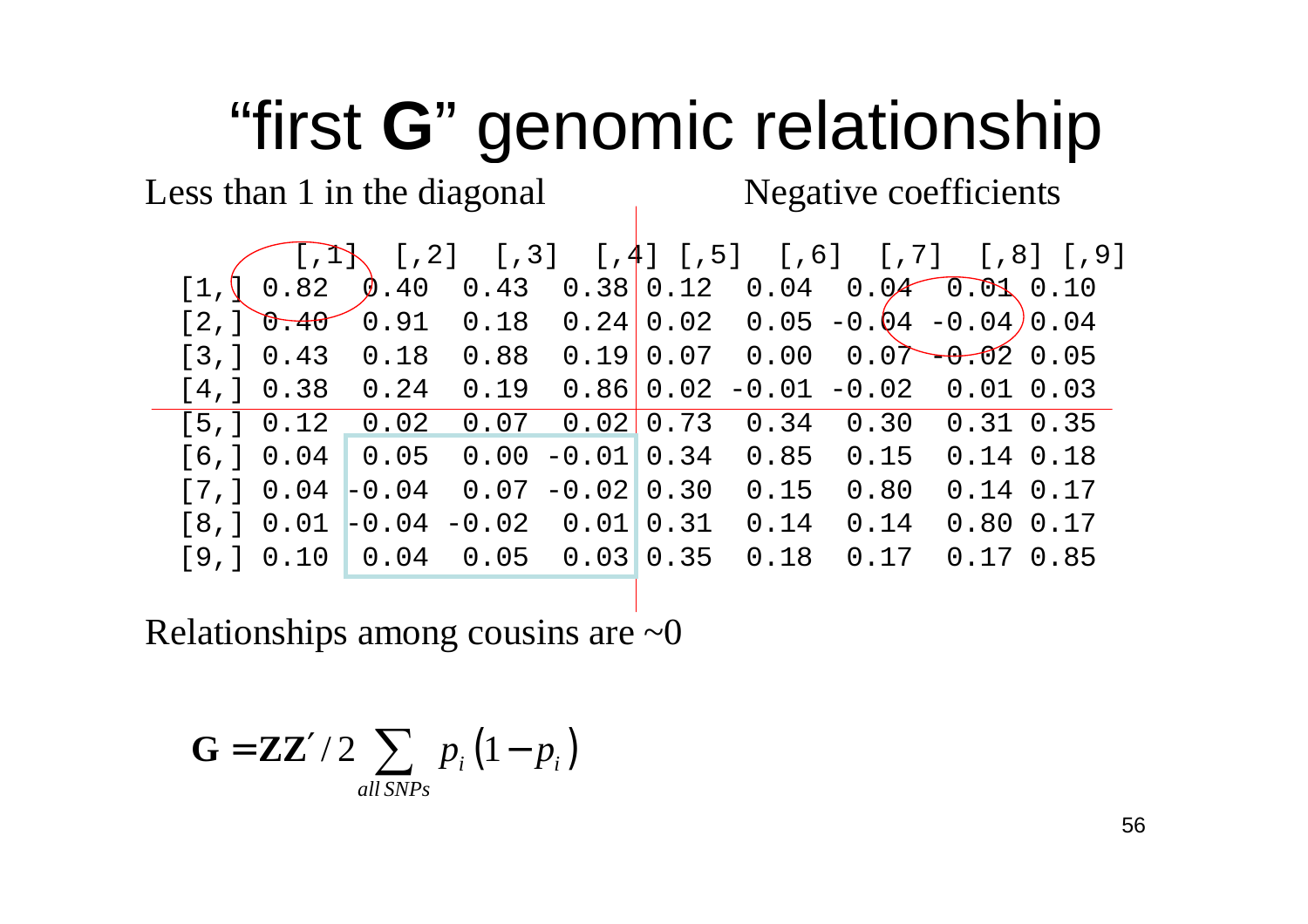## "Second **<sup>G</sup>**" genomic relationship

Closer to 1 in the diagonal

|  | $(1,1)$ [,2] [,3] [,4] [,5] [,6] [,7] [,8] [,9] |                   |             |                                          |                   |                             |  |
|--|-------------------------------------------------|-------------------|-------------|------------------------------------------|-------------------|-----------------------------|--|
|  | $[1, 0.91 \quad \emptyset.44 \quad 0.47]$       |                   | $0.42$ 0.14 |                                          |                   | $0.05$ $0.05$ $0.03$ $0.11$ |  |
|  | $[2,]\sqrt{0.44}$ 1.01                          | 0.20              |             | $0.27$ 0.02 0.06 -0.04 -0.04 0.04        |                   |                             |  |
|  | $[3, ]0.47$ 0.20                                | 0.98              |             | $0.21   0.07 0.00 0.08 - 0.02 0.05$      |                   |                             |  |
|  | [4, ] 0.42 0.27                                 |                   |             | $0.21$ $0.96$ 0.02 -0.01 -0.02 0.01 0.04 |                   |                             |  |
|  | [5,] 0.14 0.02                                  |                   |             | $0.07$ $0.02$ 0.81 0.37 0.33 0.35 0.39   |                   |                             |  |
|  | [6,] 0.05 0.06                                  |                   |             | $0.00 - 0.01 0.37 0.94 0.16$             |                   | $0.15$ 0.20                 |  |
|  | $[7,] 0.05$ -0.04 0.08 -0.02 0.33               |                   |             | 0.16                                     | 0.88              | $0.15$ 0.19                 |  |
|  | $[8, ] 0.02$ -0.04                              | $-0.02$ 0.01 0.35 |             | 0.15                                     | 0.15              | 0.880.18                    |  |
|  | $[9,] 0.11$ 0.04 0.05 0.04 0.39                 |                   |             |                                          | $0.20 \quad 0.19$ | $0.18$ 0.94                 |  |
|  |                                                 |                   |             |                                          |                   |                             |  |

Very similar but more "exaggerated"

$$
\mathbf{G} = \frac{1}{nsnp} \sum \frac{\mathbf{z}_i \mathbf{z}_i'}{p_i q_i}
$$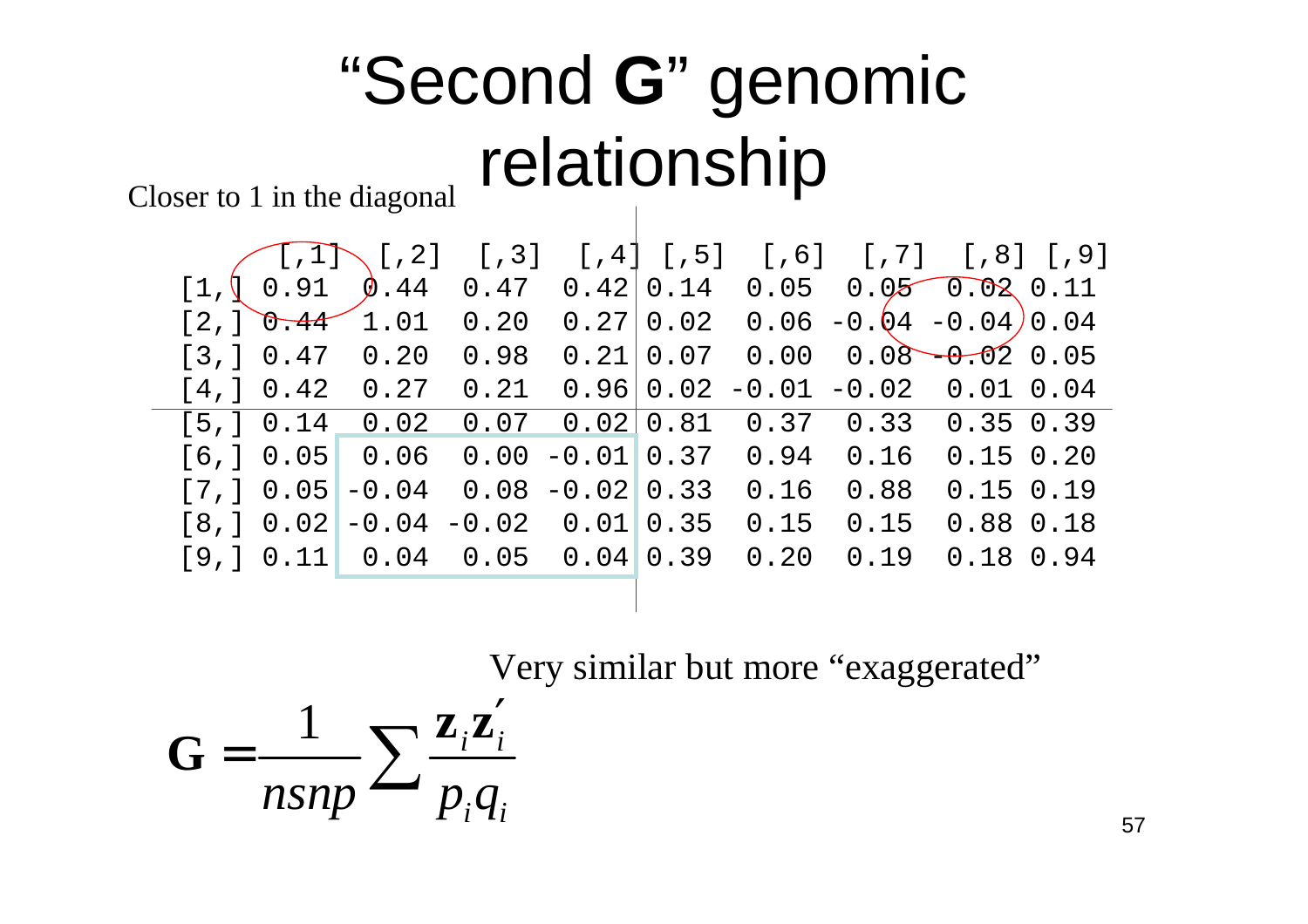# Use of **G**

- Genomic selection (GBLUP)
- Estimation of genomic parameters(GREML, G-Gibbs)
	- –In populations with no pedigree recording
	- and the state of the state With pedigree recording: how much variance due to SNPs, how to pedigree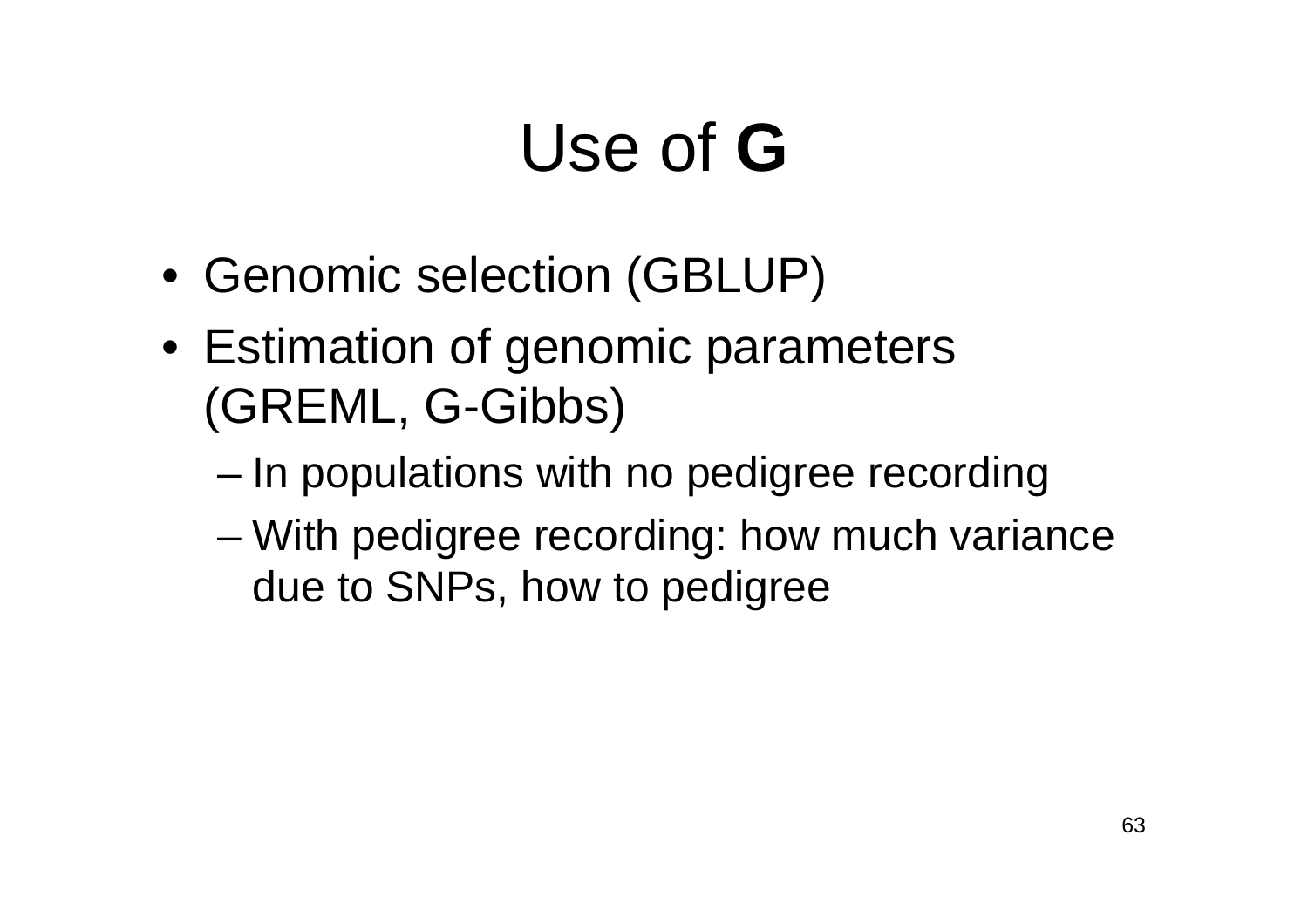Genetic parameters estimates using chicken data (resistance to salmonella) and ~900 SNPsLegarra et al., 2010, Poult. Sci.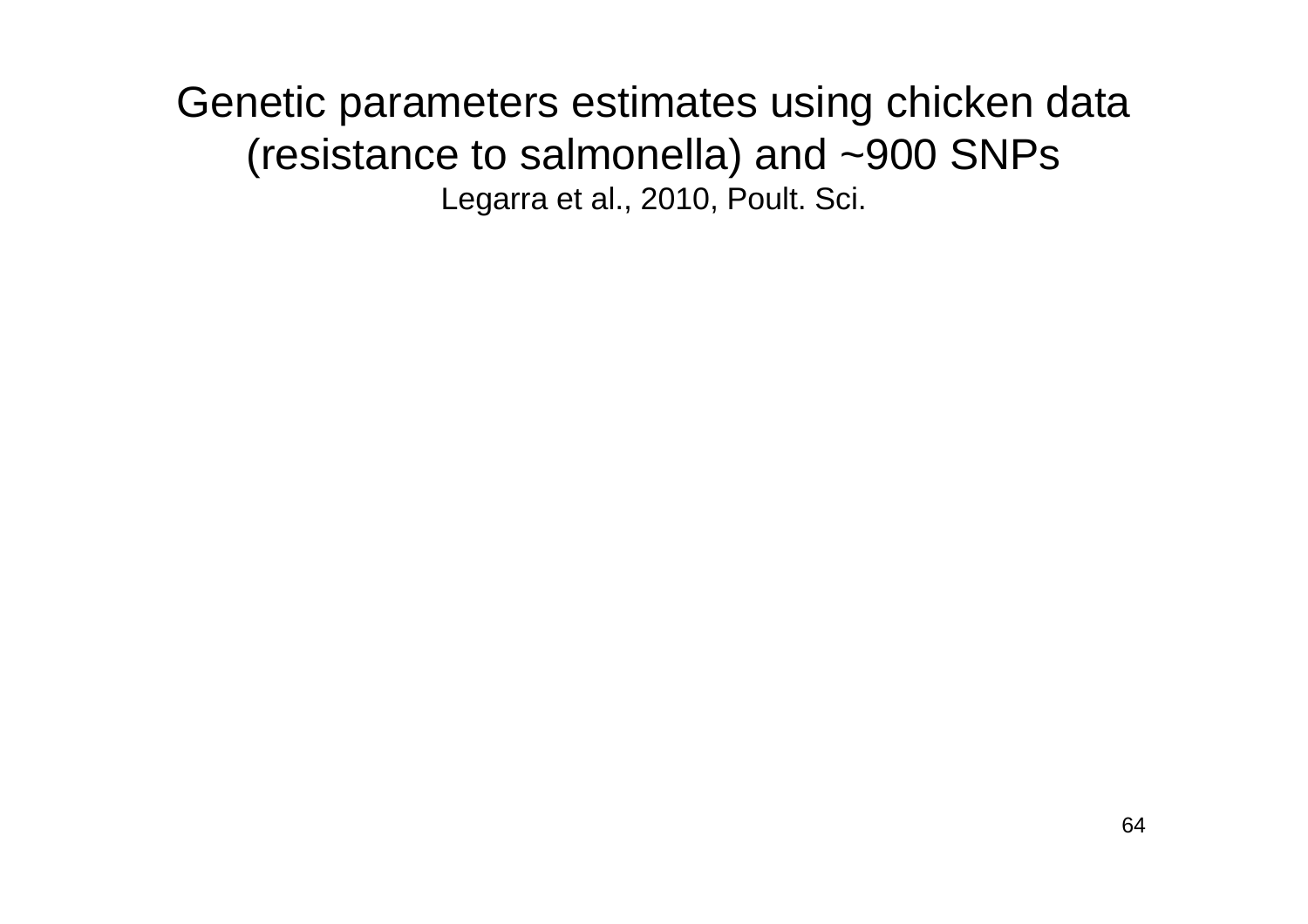Table 1. Estimates of genetic parameters of analyses with pedigree only (top, Control) or pedigree and SNP markers (bottom, Combined) for chicken caecal load (Young<sub>log(cfu)</sub>), adult liver (Adult<sub>liver</sub>), spleen (Adult<sub>Spleen</sub>) or caecal (Adult<sub>Caeca</sub>) contamination as well as animal contamination (Adult<sub>0-1</sub>). Residual variance and heritability explained by pedigree ( $h^2$ <sub>u</sub>) or markers  $(h<sup>2</sup>h)$ .

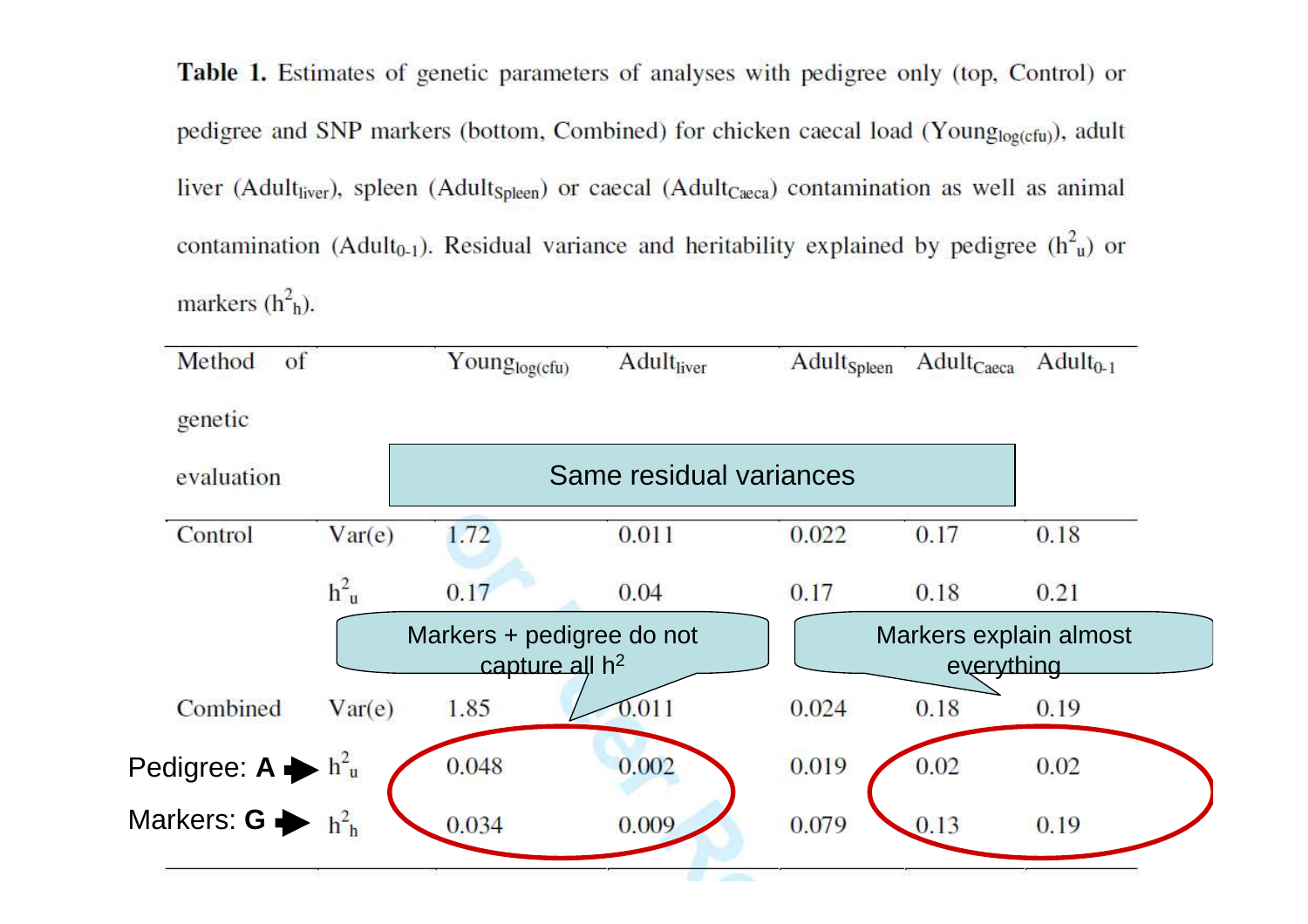#### Genetic parameters estimates usingmice data and pedigree (**A**) or **G**